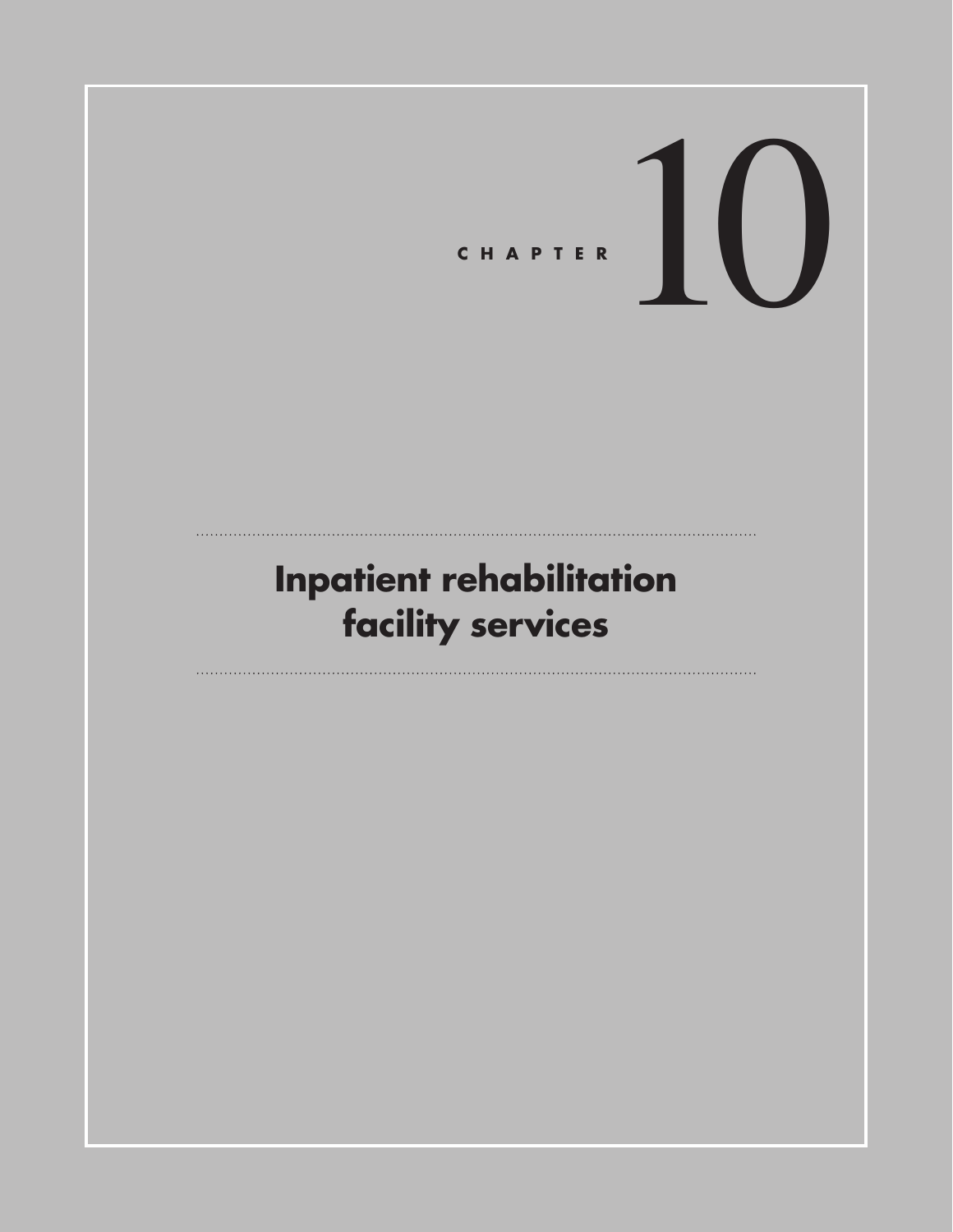#### **R E C O M M EN D A T I ON**

**10** The Congress should eliminate the update to the Medicare payment rates for inpatient rehabilitation facilities in fiscal year 2015.

**COMMISSIONER VOTES: YES 17 • NO 0 • NOT VOTING 0 • ABSENT 0**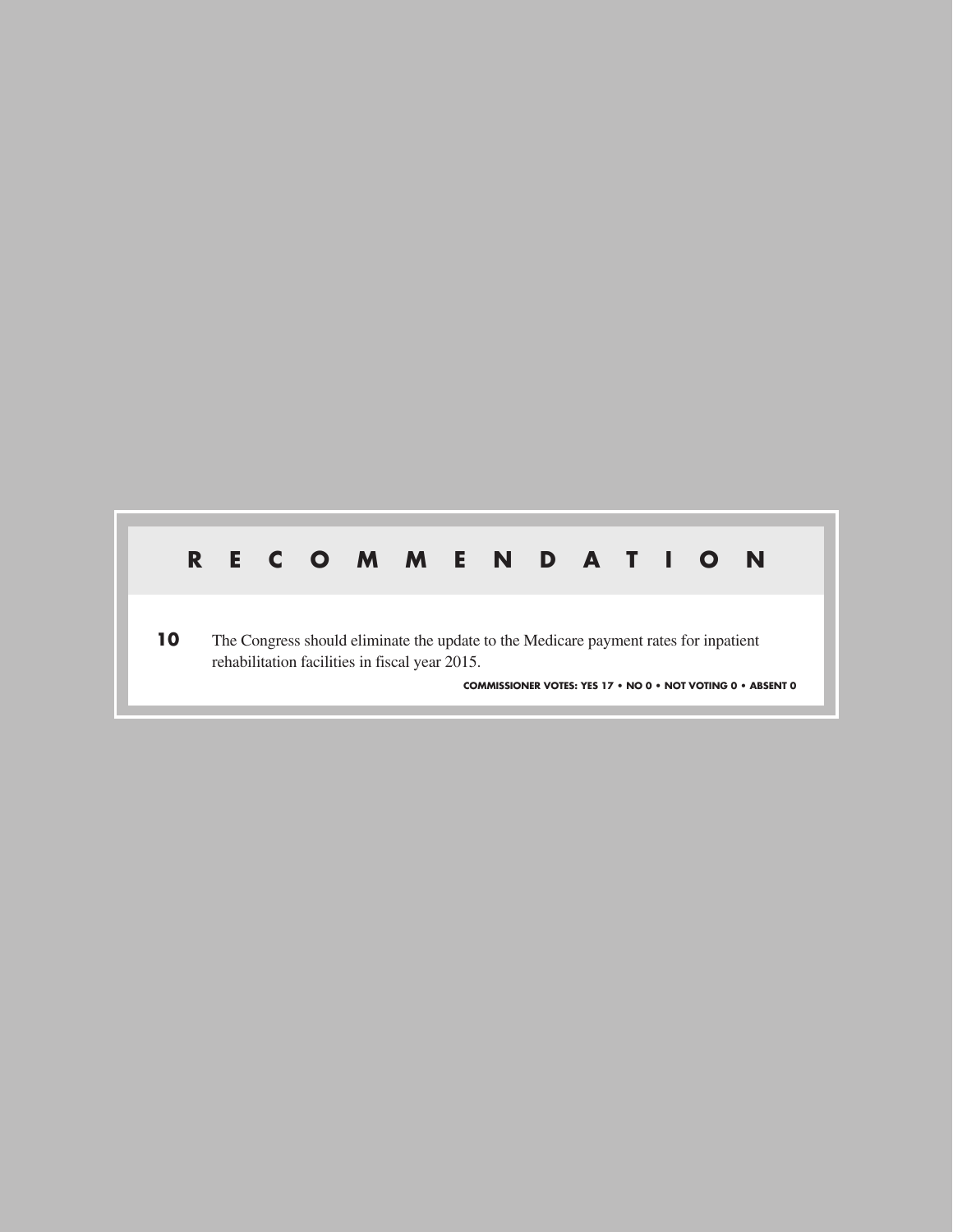# CHAPTER

# **Inpatient rehabilitation facility services**

#### **Chapter summary**

Inpatient rehabilitation facilities (IRFs) are hospitals that provide intensive rehabilitation services to patients after an injury, illness, or surgery. Rehabilitation programs at IRFs are supervised by rehabilitation physicians and include services such as physical and occupational therapy, rehabilitation nursing, prosthetic and orthotic devices, and speech–language pathology. In 2012, 1,166 IRFs treated over 373,000 cases among Medicare fee-for-service (FFS) beneficiaries. Between 2011 and 2012, Medicare FFS payments for IRFs increased from \$6.46 billion to \$6.72 billion. In 2012, the number of patients who received care at IRFs increased, as did the average payment per case.

#### **Assessment of payment adequacy**

Our indicators of Medicare payment adequacy for IRFs, discussed below, are generally positive.

*Beneficiaries' access to care*—Our measures of access to care suggest that beneficiaries generally maintained access to IRF services in 2012. The number of cases increased slightly. Although the number of unique patients per 10,000 FFS beneficiaries decreased slightly from 2011 to 2012, the number has remained relatively stable over recent years, suggesting relative stability in IRF use.

#### **In this chapter**

- Are Medicare payments adequate in 2014?
- How should Medicare payments change in 2015?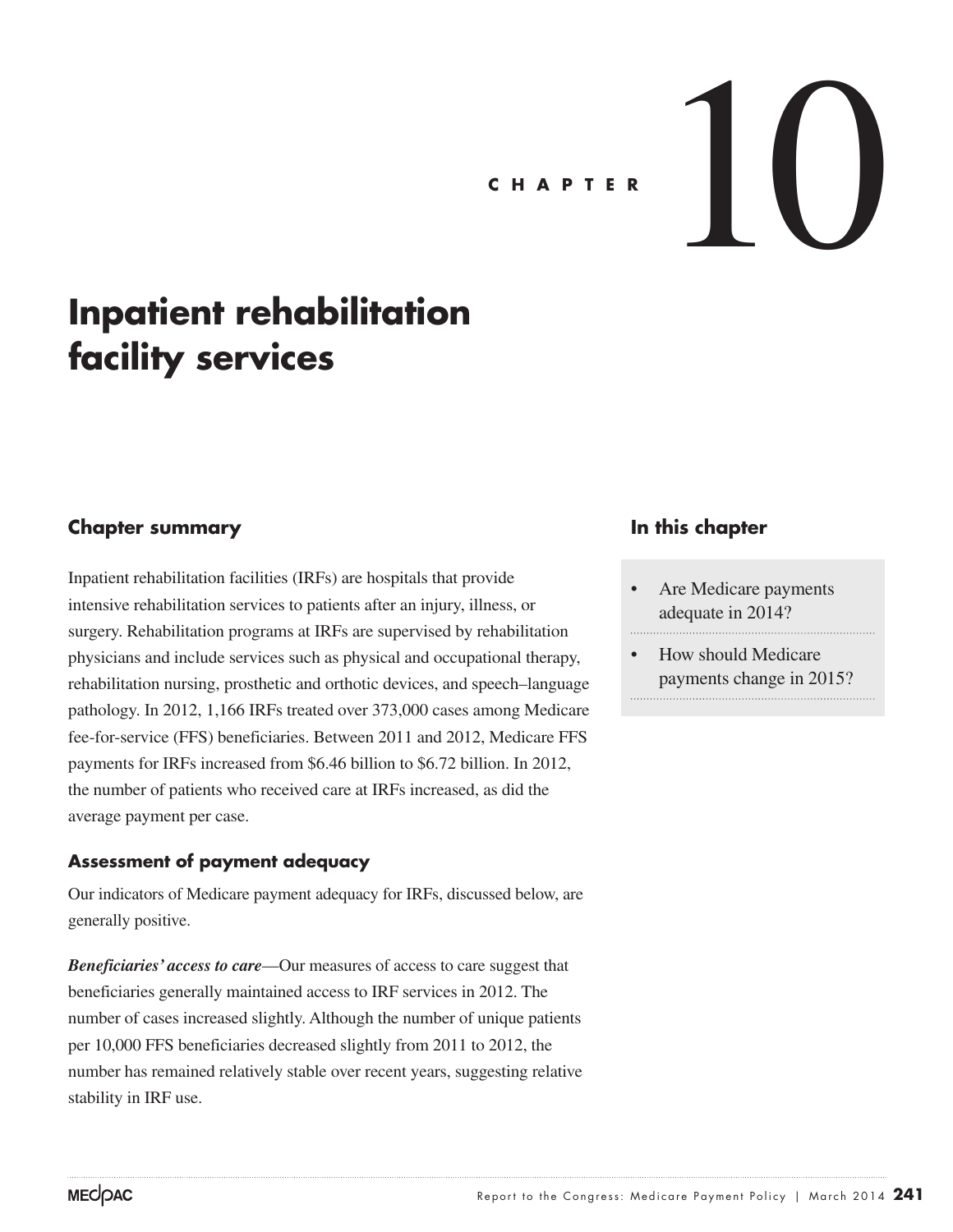- *• Capacity and supply of providers*—The supply of IRFs nationwide was almost unchanged in 2012, a shift from declines in previous years. The total number of freestanding facilities continued to increase slightly, while the number of hospital-based facilities decreased by 0.4 percent. Occupancy rates decreased slightly for both facility types (a 0.8 percent drop overall to 62.8 percent). IRFs are not the sole providers of rehabilitation services in communities, with skilled nursing facilities and home health agencies among potential alternatives for beneficiaries with rehabilitation needs. The overall growth in the number of IRFs, low occupancy rates, and availability of rehabilitation alternatives suggest that capacity remains adequate to meet demand.
- *• Volume of services*—The number of Medicare FFS cases treated in IRFs—as a measure of resources or services used—grew by about 0.5 percent in 2012, from 371,000 in 2011 to 373,000 in 2012.

*Quality of care—*Quality of care measures show improvement in recent years. From 2010 to 2012, Functional Independence Measure<sup>TM</sup> gain increased by an average of 3 percent each year. Rates of discharge to the community grew by an average of 0.5 percent each year, while rates of discharge to an acute care hospital declined by an average of 2.7 percent each year. These outcomes do not control for changes in case mix over time. Despite a small increase in case-mix severity, quality outcomes improved.

*Providers' access to capital—*One major freestanding IRF chain that accounts for about 50 percent of freestanding IRF Medicare revenues and 22 percent of revenues for the entire IRF industry has very good access to capital. We were not able to determine the ability of other freestanding facilities to raise capital. The parent institutions of hospital-based IRF units have maintained reasonable access to capital.

*Medicare payments and providers' costs—*Average Medicare payments per case to IRFs increased more than average costs per case did from 2011 to 2012; average payments grew 3 percent over 2011, compared with 1.5 percent cost growth. The aggregate Medicare margin for IRFs in 2012 was 11.1 percent. We project a 2014 Medicare IRF margin of 11.8 percent. If the sequester is in effect for 2014, the projected margin would be about 2 percentage points lower.

On the basis of these indicators, the Commission believes IRFs can continue to provide Medicare beneficiaries with access to safe and effective rehabilitation care with no update to the payment rates in fiscal year 2015. ■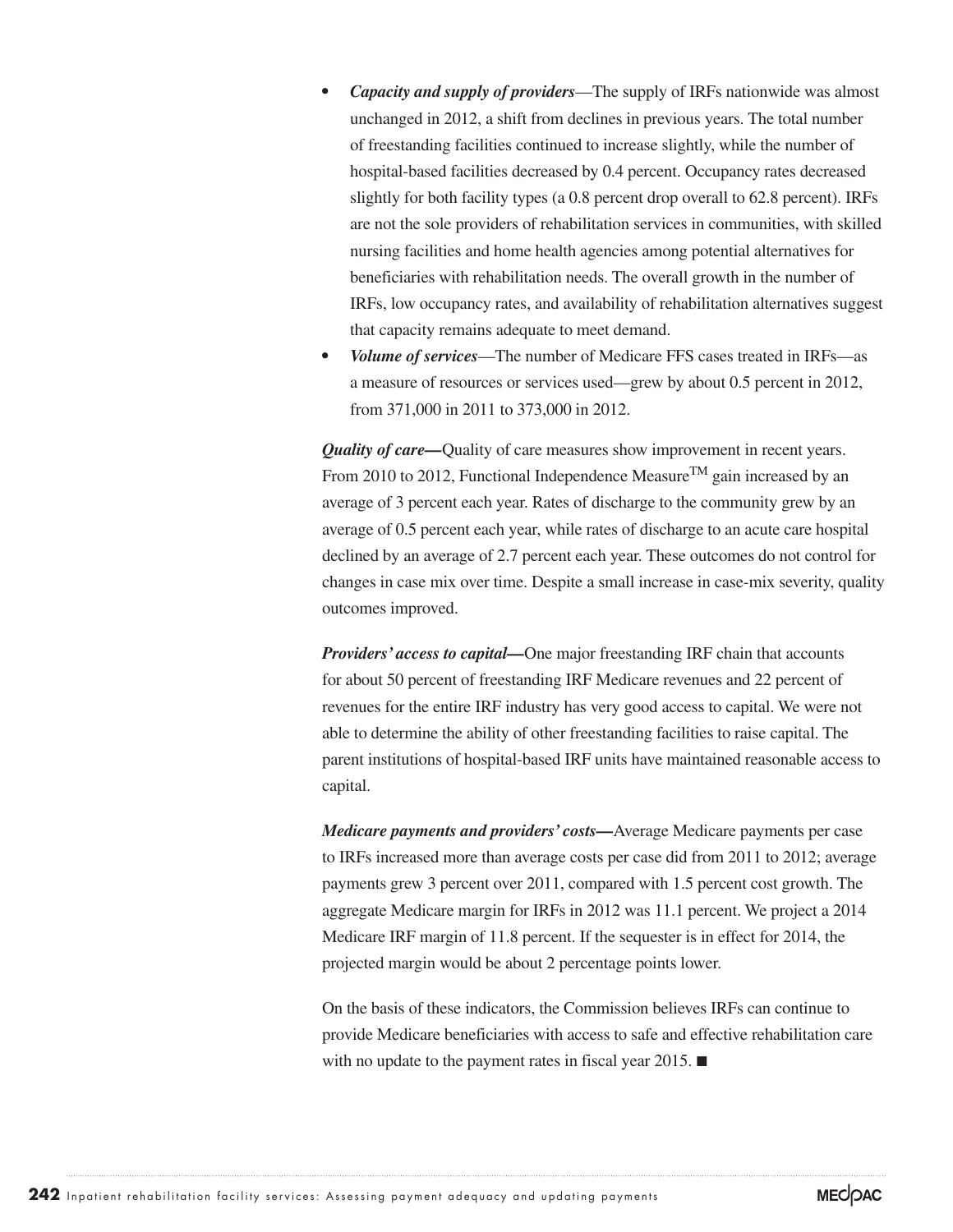

**Geographic distribution of IRFs, 2012 Geographic distribution of IRFs, 2009 FIGURE**



Note: IRF (inpatient rehabilitation facility).

Source: MedPAC analysis of 2012 Provider of Service files from CMS.

#### **Background**

After an illness, injury, or surgery, some patients enter intensive rehabilitation programs at an inpatient rehabilitation facility (IRF) and receive services such as physical and occupational therapy and rehabilitation nursing in a physician-led, coordinated, multidisciplinary manner. For these admissions to qualify for Medicare coverage, the care for IRF patients must require supervision by a rehabilitation physician, use an interdisciplinary approach to care, and address

a documented clinical need for therapy in at least two disciplines. IRFs provide hospital-level care and may be specialized units within an acute care hospital or specialized freestanding hospitals, which tend to be larger. Approximately 80 percent of facilities are hospital-based units; the remaining 20 percent are freestanding. However, hospital-based units accounted for only 55 percent of Medicare discharges to IRFs in 2012.

In 2012, there were 1,166 IRFs nationwide, with over 35,000 beds; at least one IRF was in every state and the District of Columbia (Figure 10-1). In general, IRFs are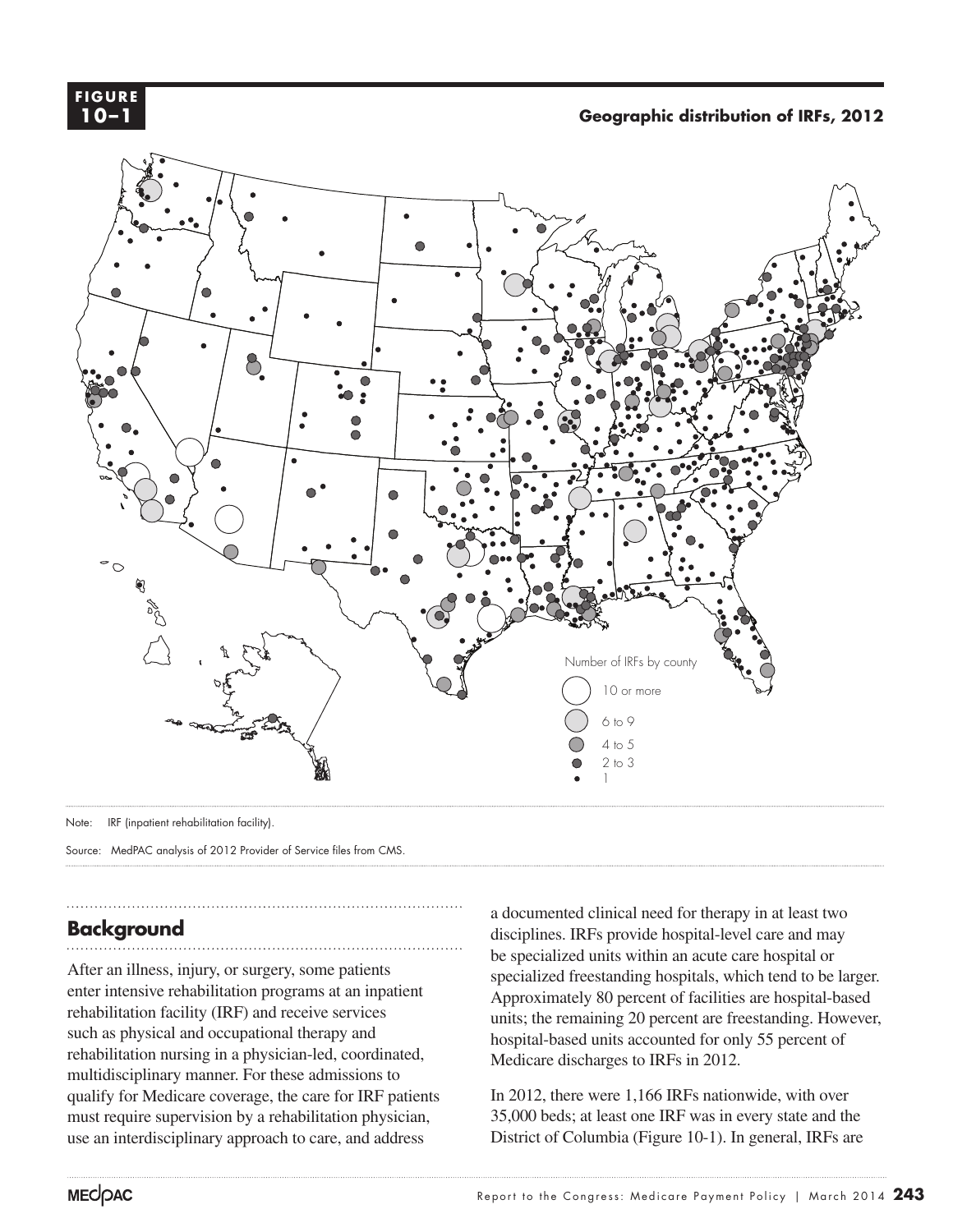#### **10–1 Medicare FFS volume and utilization of and spending for IRFs, 2002–2012**

|                                                    |          |          |          |          |          |          | <b>Average</b><br>annual change |                  |                  | Annual<br>change |
|----------------------------------------------------|----------|----------|----------|----------|----------|----------|---------------------------------|------------------|------------------|------------------|
|                                                    | 2002     | 2004     | 2008     | 2010     | 2011     | 2012     | 2002-<br>2004                   | $2004 -$<br>2008 | $2008 -$<br>2011 | $2011 -$<br>2012 |
| <b>Total Medicare</b><br>spending<br>(in billions) | \$4.97   | \$6.58   | \$5.93   | \$6.14   | \$6.46   | \$6.72   | 15.1%                           | $-2.6%$          | 2.9%             | 4.0%             |
| Number of cases                                    | 446,000  | 495,000  | 356,000  | 359,000  | 371.000  | 373,000  | 5.3                             | $-7.9$           | 1.4              | 0.5              |
| Unique patients<br>per 10,000 FFS<br>beneficiaries | 117.2    | 124.4    | 92.2     | 91.2     | 93.1     | 92.4     | 3.1                             | $-7.2$           | 0.3              | $-0.8$           |
| Payment per case                                   | \$11,127 | \$13,290 | \$16,646 | \$17,085 | \$17,398 | \$17,995 | 9.3                             | 5.8              | 1.5              | 3.4              |
| ALOS (in days)                                     | 13.2     | 12.7     | 13.3     | 13.1     | 13.0     | 12.9     | $-2.3$                          | 1.3              | $-0.8$           | $-0.5$           |

Note: FFS (fee-for-service), IRF (inpatient rehabilitation facility), ALOS (average length of stay). With respect to unique FFS patients in a particular year, each IRF FFS patient is counted only once during that year, regardless of whether they had multiple IRF admissions. From 2011 to 2012, Medicare Provider Analysis and Review data show a 3.4 percent increase in payment per case (shown in table). Medicare hospital cost report data from CMS show a 3 percent increase in average payment per case between these years; source differences include accounting for settlements in the cost report data, slight time-period differences, and completeness of data.

Source: MedPAC analysis of Medicare Provider Analysis and Review data from CMS.

concentrated in highly populated states that have large Medicare populations. Overall, in 2012, 69 percent of beneficiaries lived in a county that had at least one IRF, with 43 percent living in a county with two or more IRFs. IRFs are not the sole provider of rehabilitation services in communities; while not required to provide intensive rehabilitation or hospital-level care, skilled nursing facilities (SNFs), home health agencies, comprehensive outpatient rehabilitation facilities, and independent therapy providers also furnish rehabilitation services. Given the number and distribution of these other rehabilitation therapy providers relative to IRFs, it is unlikely that many areas exist where IRFs are the only provider of rehabilitation therapy services available to Medicare beneficiaries.

IRFs treated over 373,000 Medicare fee-for-service (FFS) cases in 2012 (Table 10-1). Relatively few Medicare beneficiaries use IRF services because to qualify for Medicare coverage, IRF patients must be able to tolerate and benefit from intensive rehabilitation therapy, which typically consists of at least three hours of therapy a day for at least five days a week. Nevertheless, at over \$6.7

billion dollars in payments, Medicare is the principal payer for IRF services, accounting for approximately 60 percent of total IRF discharges in 2012. Almost all IRF patients (95 percent) were admitted to an IRF directly from an acute care hospital. A small percentage of patients, 2.5 percent, were admitted from home, and the rest were admitted from other health care facilities, such as SNFs. While patients transferred to an IRF from an acute care hospital pay no additional deductible, patients admitted to an IRF directly from the community must pay the Part A inpatient hospital deductible, which is \$1,216 in 2014. With respect to patient demographics, most Medicare FFS IRF patients in 2012 were White (81 percent) and female (58 percent), 10 percent were African American, and 4 percent were Hispanic.<sup>1</sup> Patients' median age was 77 years.

#### **Medicare facility requirements and coverage criteria**

To qualify as an IRF for Medicare payment, facilities must meet the Medicare IRF classification criteria. The first criterion is that providers must meet the Medicare conditions of participation for acute care hospitals.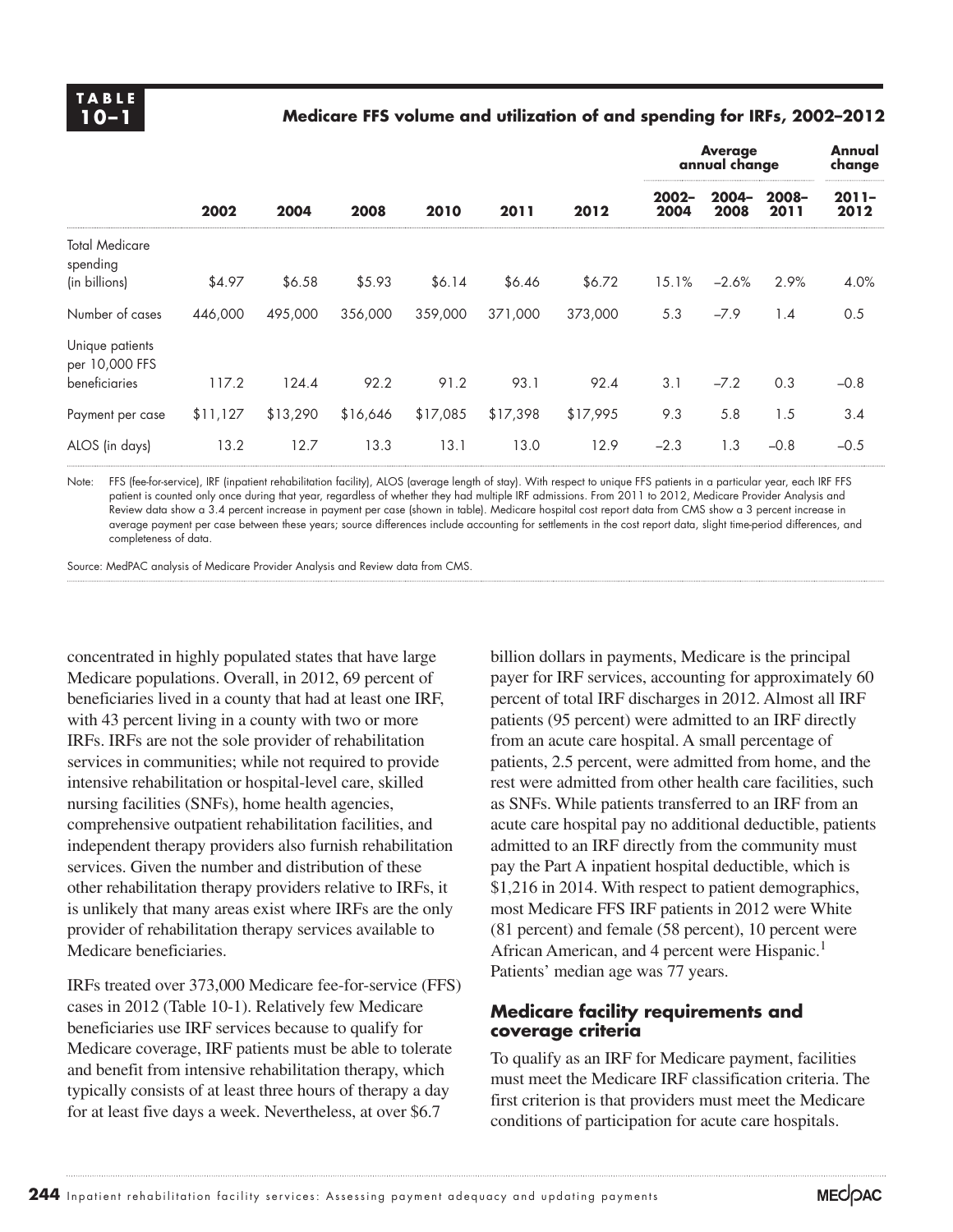They must also:

- have a preadmission screening process to determine that each prospective patient is likely to benefit significantly from an intensive inpatient rehabilitation program;
- ensure that the patient receives close medical supervision and furnish—through qualified personnel—rehabilitation nursing, physical therapy and occupational therapy, and, as needed, speech– language pathology, social services, psychological (including neuropsychological) services, and orthotic and prosthetic devices;
- have a medical director of rehabilitation with training or experience in rehabilitating patients who provides services in the facility on a full-time basis for freestanding facilities or at least 20 hours per week for hospital-based rehabilitation units;
- use a coordinated interdisciplinary team approach led by a rehabilitation physician that includes a rehabilitation nurse, a social worker or case manager, and a licensed therapist from each therapy discipline involved in treating the patient; and
- meet the compliance threshold, which specifies that no fewer than 60 percent of all patients admitted to the IRF must have at least 1 of 13 conditions, specified by CMS, as a primary diagnosis or comorbidity. $2,3$

Medicare applies additional criteria that govern whether IRF services are covered for an individual Medicare beneficiary. In 2010, CMS clarified coverage criteria regarding which patients are appropriate to be treated in an IRF, when therapy must begin, and how and when beneficiaries are evaluated. Among others, patient admission criteria include:

- The patient requires therapy in at least two modalities, one of which must be physical or occupational therapy.
- The patient generally requires and can reasonably be expected to benefit from intensive rehabilitation therapy that most typically consists of at least three hours of therapy a day at least five days a week.
- The patient requires supervision by a rehabilitation physician. This requirement is satisfied by physician face-to-face visits with a patient at least three days a week.

#### **Compliance threshold**

The compliance threshold mandates that a certain proportion of all patients in each IRF have diagnoses specified by CMS as typically requiring intensive inpatient rehabilitation. The intent of the compliance threshold is to distinguish IRFs from acute care hospitals. If an IRF does not meet the compliance threshold, Medicare pays for all its cases on the basis of the inpatient hospital prospective payment system rather than IRF discharge rates. The compliance threshold was originally set at 75 percent of an IRF's cases. CMS suspended enforcement of the rule in 2002 because of inconsistent enforcement patterns among Medicare's fiscal intermediaries, but it began consistently enforcing compliance in 2004 and enacted restrictions to some of the qualifying conditions.<sup>4</sup> The combination of renewed enforcement of the threshold and additional restrictions resulted in a substantial decline in the volume of Medicare patients treated in IRFs. As volume declined, occupancy rates, the number of rehabilitation beds, and the number of facilities also fell. Case-mix severity increased as the IRF patient population shifted to patients with more severe disorders who counted toward the threshold. Growth in cost per case increased as well, owing to greater patient severity and fixed costs being spread across fewer patients.

The compliance threshold, originally set at 75 percent, was permanently capped at 60 percent in 2007 by the Medicare, Medicaid, and SCHIP Extension Act of 2007 (MMSEA). At that point, the industry was largely operating at 60 percent compliance. Since then, the industry has begun to stabilize. Although IRFs' efforts to meet the compliance threshold since 2004 had a significant impact on IRF volume, the decline was consistent with the underlying reason for the compliance threshold—to direct only the most clinically appropriate cases to this intensive, costly setting.

Determining compliance can be complex. A case is first evaluated for compliance based on the impairment group code (IGC), a category that describes the primary reason for admission, which is also used in the process to assign a case to a case-mix group for payment. If compliance cannot be determined based on the IGC, the case is evaluated for compliance based on the patient's International Classification of Diseases, Ninth Revision (ICD–9) diagnosis codes. Compliance is evaluated either through (1) medical review or (2) the "presumptive" method, in which a computer program compares a facility's Inpatient Rehabilitation Facility–Patient Assessment Instrument (IRF–PAI) assessments from the year with a list of eligible codes.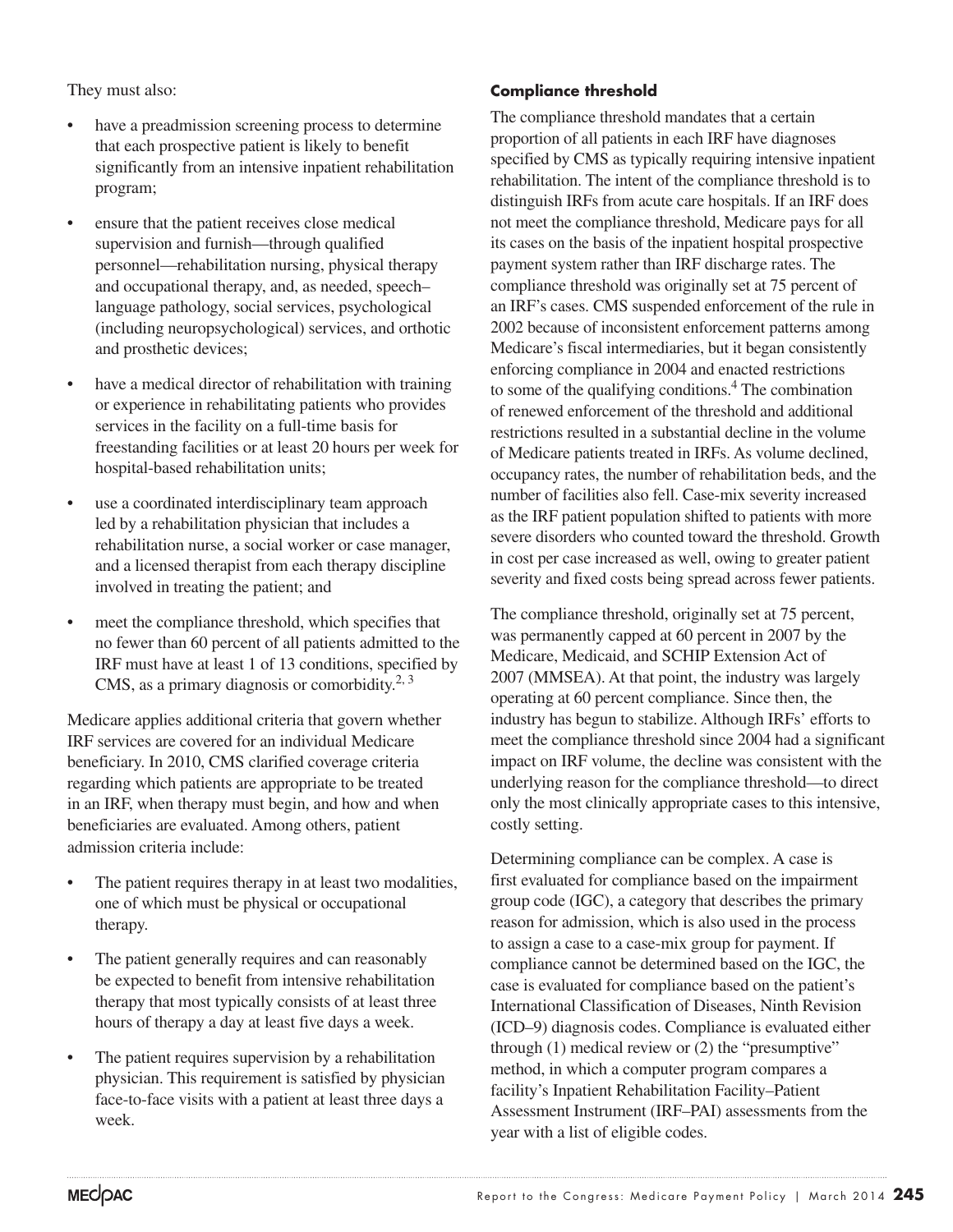A more detailed summary of the history of the compliance threshold and the 2010 coverage criteria changes can be found in our March 2012 report to the Congress (Medicare Payment Advisory Commission 2012).

In fiscal year 2015, CMS is removing a large number of ICD–9 codes from the list used to qualify for presumptive compliance with the 60-percent rule because the codes alone do not provide sufficient information that the patient would reasonably require intensive rehabilitation. Examples include nonspecific or miscellaneous diagnosis codes and codes for arthritis conditions that would meet the compliance criteria only if severity and prior treatment criteria are met, which could be determined only through medical review. The Commission supports CMS's goal to improve accuracy in determining the need for the intensive rehabilitation services that IRFs provide. The criteria for hip and knee replacement and for arthritis conditions detail specific clinical factors that indicate whether a patient's condition is severe enough to warrant treatment in an IRF. To ensure that only the most clinically appropriate patients qualify for the 60-percent rule, developing more detailed criteria for all 13 conditions or alternative means of oversight should be evaluated further.

#### **IRF prospective payment system**

Before January 2002, IRFs were paid on the basis of their average costs per discharge, up to an annually adjusted facility-specific limit. Pursuant to the Balanced Budget Act of 1997, IRFs began to be paid in 2002 under a prospective payment system (PPS) based on per discharge rates that vary according to rehabilitation needs, area wages, and certain facility characteristics. As of fiscal year 2004, all IRFs were paid under the IRF PPS. Under the PPS, Medicare patients are assigned to one of 92 case-mix groups (CMGs) that are organized by clinical condition and expected resource needs. In 87 of these groups, patients are assigned based on the primary reason for intensive rehabilitation care (for example, a stroke or burns), their age, and levels of functional and cognitive impairments. In each CMG, patients are further categorized into one of four tiers based on the patients' comorbidities, certain of which can increase the cost of care relative to the costs of caring for an average beneficiary in that CMG. Each CMG has its own payment rate, and each tier also has a rate that reflects the costliness of patients in that tier relative to others in the CMG. The other five CMGs are for patients discharged before the fourth day and for those who die in the facility. IRFs may receive lower payments for patients who are transferred

to another facility when the length of stay is less than that typically provided to patients with the same condition. For high-cost outliers, IRFs receive the regular payment rate plus 80 percent of their costs above a fixed-loss threshold. For more information on Medicare's IRF payment system, see the Commission's IRF *Payment Basics* document at http://www.medpac.gov/documents/MedPAC\_Payment\_ Basics\_13\_IRF.pdf.

#### **Medicare FFS spending trends for IRFs**

In 2012, Medicare FFS spending on IRFs increased by 4 percent to \$6.72 billion. While contractions in the market responding to regulations lowered Medicare spending levels in earlier years, 2012 marks the first year that spending exceeded the 2004 level. Aggregate expenditures for IRF services in the Medicare FFS program increased after implementation of the PPS in 2002, growing at an average rate of about 15 percent per year to around \$6.6 billion in 2004 (Table 10-1, p. 244). Between 2005 and 2008, however, aggregate FFS expenditures for IRFs fell, as more beneficiaries enrolled in Medicare Advantage plans and facilities adjusted to meet the compliance threshold that CMS reinstated in 2004.<sup>5</sup> Aggregate FFS expenditures for IRF services have increased each year since 2009.

#### **Are Medicare payments adequate in 2014?** . . . . . . . . . . . . . . .

To assess whether payments for fiscal year 2014 are adequate to cover the costs that efficient providers incur and how much payments should change in fiscal year 2015, we examine several indicators of payment adequacy. Specifically, we assess beneficiaries' access to care by examining the supply and capacity of IRF providers and changes over time in the volume of services provided, quality of care, providers' access to capital, and the aggregate relationship between Medicare's payments and IRF providers' costs. Our analysis this year indicates that the Medicare payment adequacy indicators for IRFs are generally positive.

#### **Beneficiaries' access to care: IRF supply and service volume suggest sufficient access**

We have no direct indicator of beneficiaries' access to care because no surveys exist that are specific to this small portion of the Medicare population. We also cannot determine the necessity of an IRF versus another post-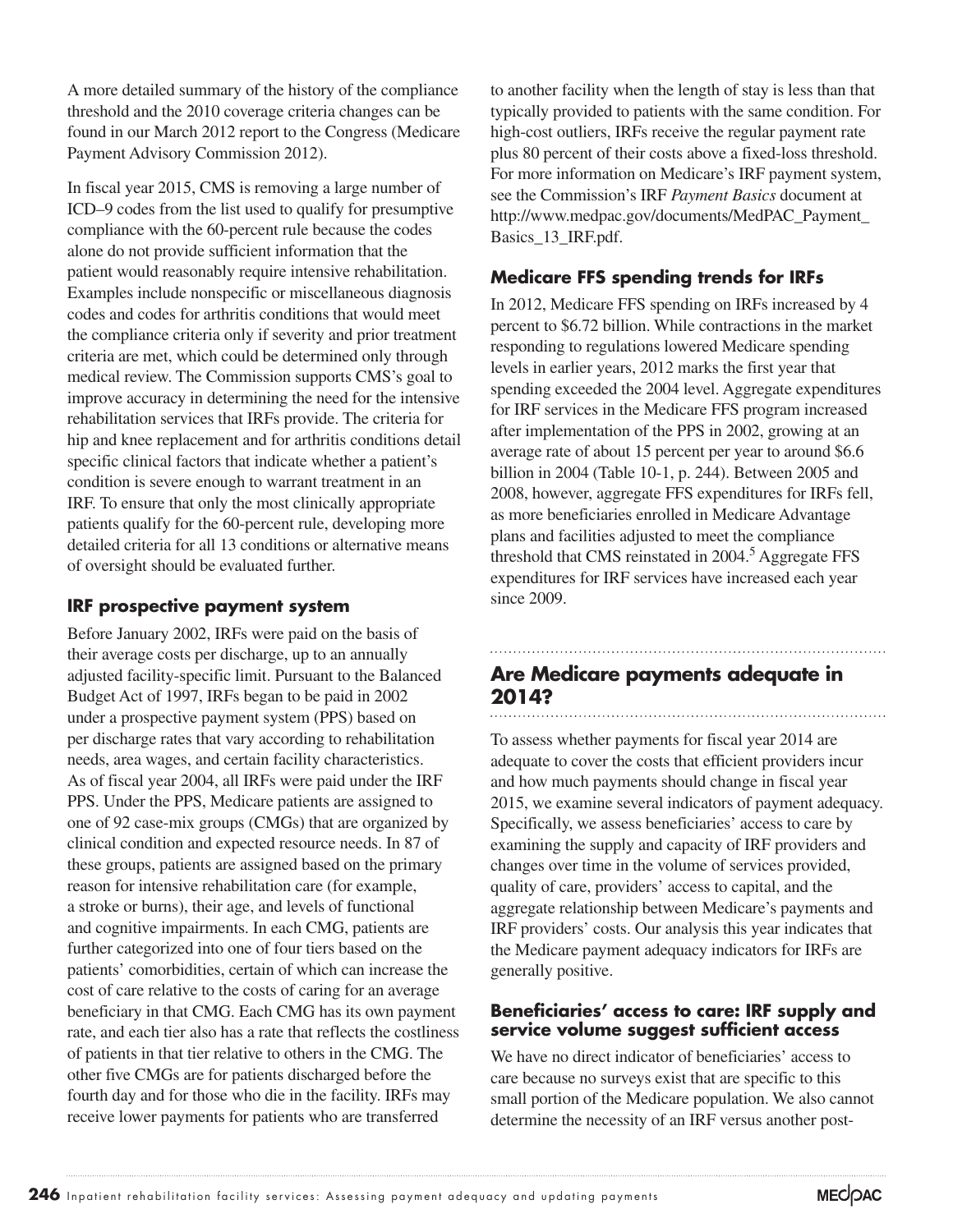#### **10–2 In 2012 total supply of IRFs increased slightly, but hospital-based and nonprofit IRFs continued to decline**

|                            |       |        |        |      |       |       |                  | <b>Average</b><br>annual change |                  | Annual<br>change |
|----------------------------|-------|--------|--------|------|-------|-------|------------------|---------------------------------|------------------|------------------|
| <b>Type of IRF</b><br>2004 | 2005  | 2006   | 2008   | 2010 | 2011  | 2012  | $2004 -$<br>2008 | $2008 -$<br>2011                | $2011 -$<br>2012 |                  |
| All IRFs                   | 1,221 | 1,235  | 225, ا | ,202 | 1.179 | 1,165 | 1,166            | $-0.4%$                         | $-1.0%$          | 0.1%             |
| Urban                      | 1,024 | 027, ا | 1.018  | ,001 | 981   | 972   | 973              | $-0.6$                          | $-1.0$           | 0.1              |
| Rural                      | 197   | 208    | 207    | 201  | 198   | 193   | 193              | 0.5                             | $-1.3$           | 0.0              |
| Freestanding               | 217   | 217    | 217    | 221  | 233   | 234   | 239              | 0.5                             | 1.9              | 2.1              |
| Hospital based             | 1,004 | 1,018  | 008, ا | 981  | 946   | 931   | 927              | $-0.6$                          | $-1.7$           | $-0.4$           |
| Nonprofit                  | 768   | 768    | 758    | 738  | 729   | 711   | 698              | $-1.0$                          | $-1.2$           | $-1.8$           |
| For profit                 | 292   | 305    | 299    | 291  | 294   | 294   | 307              | $-0.1$                          | 0.3              | 4.4              |
| Government                 | 161   | 162    | 168    | 173  | 156   | 158   | 157              | 1.8                             | $-3.0$           | $-0.6$           |

Note: IRF (inpatient rehabilitation facility). For all years, the rural/urban breakdown is by core-based statistical area definition. For 2012, the ownership of four facilities is unknown.

Source: MedPAC analysis of 2012 fourth quarter Provider of Service files from CMS.

acute care setting to provide rehabilitation services. However, our analysis of IRF supply and volume suggests that capacity remains adequate to meet demand.

#### **Capacity and supply of providers: Number of IRFs and occupancy rates suggest adequate capacity**

The number of IRFs increased by one between 2011 and 2012, the first year that the number of facilities has not declined since  $2005$  (Table 10-2).<sup>6</sup> The number of freestanding facilities has continued to slowly increase. Hospital-based IRFs continued to leave the market, although the decline in 2012 was smaller than in recent years. The majority of freestanding IRFs are for profit, while the majority of hospital-based IRFs are nonprofit. The increase in the growth of for-profit facilities jumped in 2012 (a 4.4 percent increase from 2011), reflecting a net gain of 6 hospital-based for-profit IRFs and 7 freestanding for-profit IRFs.

Occupancy rates provide another view of IRFs' capacity to serve patients, and they indicate that capacity is adequate to handle current demand and can likely accommodate future increases (Table 10-3, p. 248). Between 2011 and 2012, occupancy rates decreased slightly from 63.3 percent to 62.8 percent. In 2012, occupancy rates were higher for freestanding IRFs (67.3 percent) than for hospital-based IRFs (59.7 percent) and higher for IRFs

in urban areas than in rural areas (63.9 percent and 50.2 percent, respectively). Since 2008, occupancy rates have fluctuated slightly but changed overall by less than one percentage point from 2008 to 2012.

#### **Volume of services: In 2012, number of FFS patients in IRFs increased; prevalence of IRF use remained fairly stable 2008–2012**

We measure patient volume as the total number of FFS IRF cases and the number of unique FFS IRF patients per 10,000 FFS beneficiaries. The latter measure removes the effect of population growth and changes in Medicare Advantage enrollment, and counts each user only once per year, regardless of whether the patient had multiple IRF admissions. After earlier years of growth, volume declined substantially from 2004 to 2008 as providers adjusted to renewed enforcement of the compliance threshold (Table 10-1, p. 244). Since 2008, the total number of FFS IRF cases grew every year except 2010, reaching 373,000 in  $2012.<sup>7</sup>$  From 2011 to 2012, volume grew 0.5 percent, less than the average annual growth from 2008 to 2011 of 1.4 percent. While the total number of FFS cases increased between 2011 and 2012, the number of unique FFS IRF patients per 10,000 FFS beneficiaries declined from 93.1 to 92.4. This measure has fluctuated since 2008, but the proportion in 2012 is similar to that in 2008. The trend in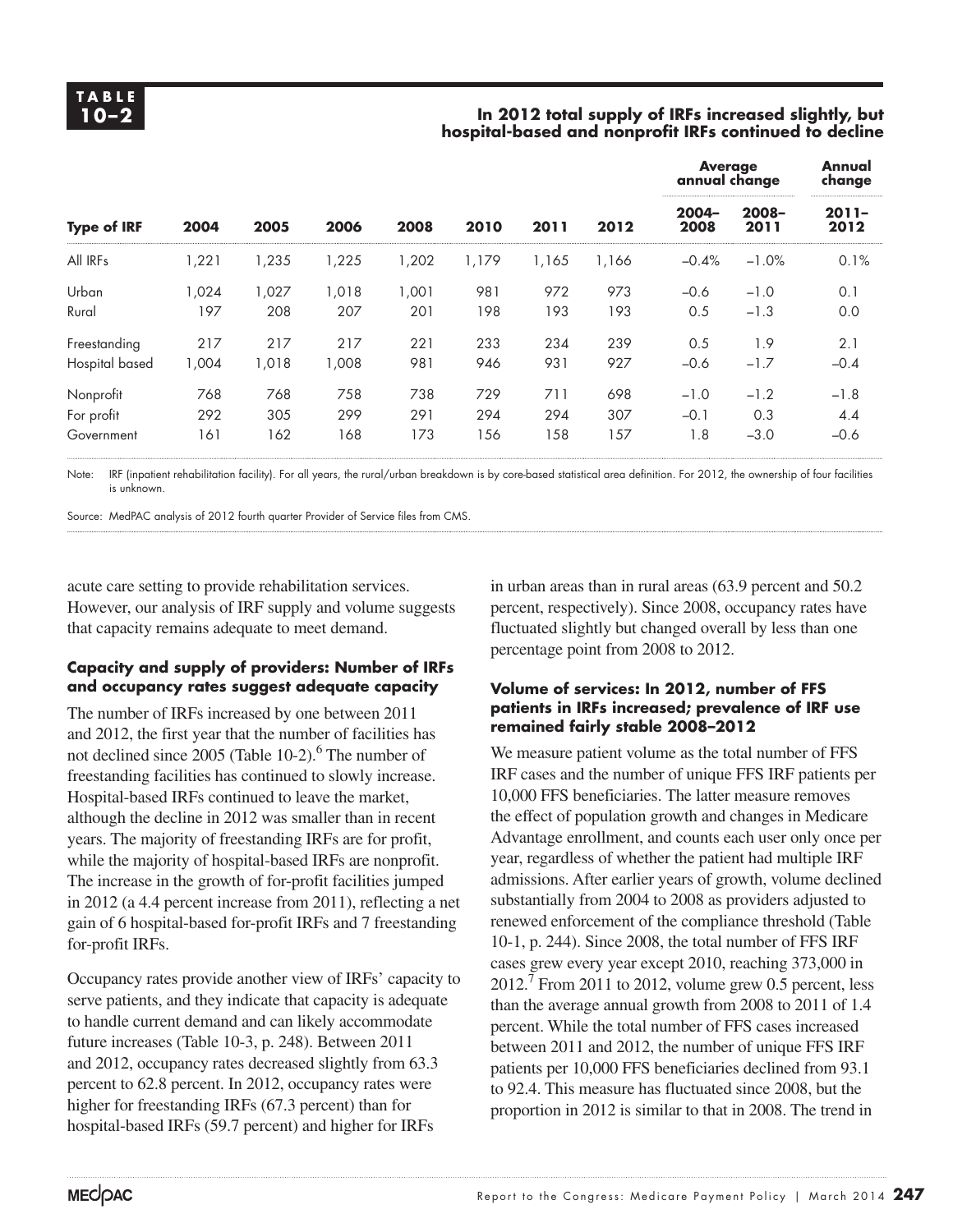#### **10–3 In 2012 IRF occupancy rates declined slightly across most groups**

|                        |       |       |       | 2010  |       |       | <b>Average annual</b><br>change |                  | Annual<br>change |
|------------------------|-------|-------|-------|-------|-------|-------|---------------------------------|------------------|------------------|
| <b>Occupancy rates</b> | 2004  | 2008  | 2009  |       | 2011  | 2012  | $2004 -$<br>2008                | $2008 -$<br>2011 | $2011 -$<br>2012 |
| All IRFs               | 67.8% | 62.1% | 62.8% | 62.4% | 63.3% | 62.8% | $-2.2%$                         | 0.6%             | $-0.8%$          |
| Urban                  | 69.0  | 63.4  | 64.0  | 63.6  | 64.3  | 63.9  | $-2.1$                          | 0.5              | $-0.6$           |
| Rural                  | 56.1  | 49.4  | 50.8  | 49.7  | 50.2  | 50.2  | $-3.1$                          | 0.5              | 0.0              |
| Hospital based         | 65.7  | 59.8  | 60.1  | 59.4  | 60.1  | 59.7  | $-2.3$                          | 0.2              | $-0.7$           |
| Freestanding           | 71.9  | 66.2  | 67.3  | 67.1  | 67.8  | 67.3  | $-2.0$                          | 0.8              | $-0.7$           |
| Nonprofit              | 68.2  | 63.2  | 63.6  | 62.6  | 63.3  | 63.1  | $-1.9$                          | 0.1              | $-0.3$           |
| For profit             | 68.2  | 61.1  | 62.2  | 62.8  | 63.6  | 63.1  | $-2.7$                          | 1.3              | $-0.8$           |
| Government             | 65.0  | 60.9  | 60.9  | 60.0  | 60.4  | 60.1  | $-1.6$                          | $-0.3$           | $-0.5$           |
| Number of beds         |       |       |       |       |       |       |                                 |                  |                  |
| 1 to 10                | 55.2  | 51.6  | 49.3  | 50.1  | 51.8  | 52.4  | $-1.7$                          | 0.1              | 1.2              |
| $11$ to $21$           | 63.2  | 57.2  | 57.2  | 56.2  | 56.8  | 56.8  | $-2.5$                          | $-0.2$           | 0.0              |
| 22 to 59               | 68.1  | 61.4  | 62.6  | 62.7  | 63.2  | 62.9  | $-2.6$                          | 1.0              | $-0.5$           |
| 60 or more             | 71.1  | 66.8  | 67.3  | 66.5  | 67.2  | 66.5  | $-1.5$                          | 0.2              | $-1.0$           |

Note: IRF (inpatient rehabilitation facility). Occupancy rate calculated based on total patient days divided by bed days available during the hospitals' cost-reporting period.

Source: MedPAC analysis of Medicare hospital cost report data from CMS.

patients per 10,000 FFS beneficiaries may suggest relative stability in IRF use compared with other rehabilitation alternatives.

#### **Changes in admission patterns and case mix**

We analyzed changes from 2004 through 2012 in posthospital discharge destinations for patients likely to need rehabilitation. We found that among cases of stroke, a condition with relatively high average case-mix severity that counts toward the compliance threshold, the share of hospital patients discharged to IRFs versus other settings remained largely unchanged (Table 10-4). In contrast, for hip and knee replacement cases, conditions for which CMS has limited the types of cases that count toward the compliance threshold, the relative share of hospital patients discharged to IRFs declined by more than half. Over the same period, the share of patients with hip and knee replacements discharged to SNFs and home health agencies grew by the same proportion that the IRF discharges declined, suggesting that these beneficiaries were able to obtain rehabilitation care in other settings.

The mix of patients treated by IRFs has also changed since 2004, as IRFs admitted a higher percentage of patients with diagnoses that met the revised compliance threshold. The percentage of IRF cases with 1 of the 13 specified conditions has increased, according to our analysis of proprietary data for a sample of IRFs (Table  $10-5$ ).<sup>8</sup> In the first three years of renewed enforcement of the revised compliance threshold (2004–2006), the percentage of all Medicare cases meeting the threshold increased rapidly from 45.0 percent to 60.5 percent. However, when MMSEA capped the compliance threshold permanently at 60 percent in 2007, the increase in the compliance rate leveled off, and the rate has remained at about 60 percent through 2013.

As IRFs have adjusted their patient admission patterns to meet the revised compliance threshold, the average casemix severity of the total Medicare FFS IRF population has increased. The largest increases in case mix occurred during the first years of renewed enforcement, from 2004 to 2007, with case mix increasing a total of 13 percent. From 2008 to 2011, after the compliance threshold was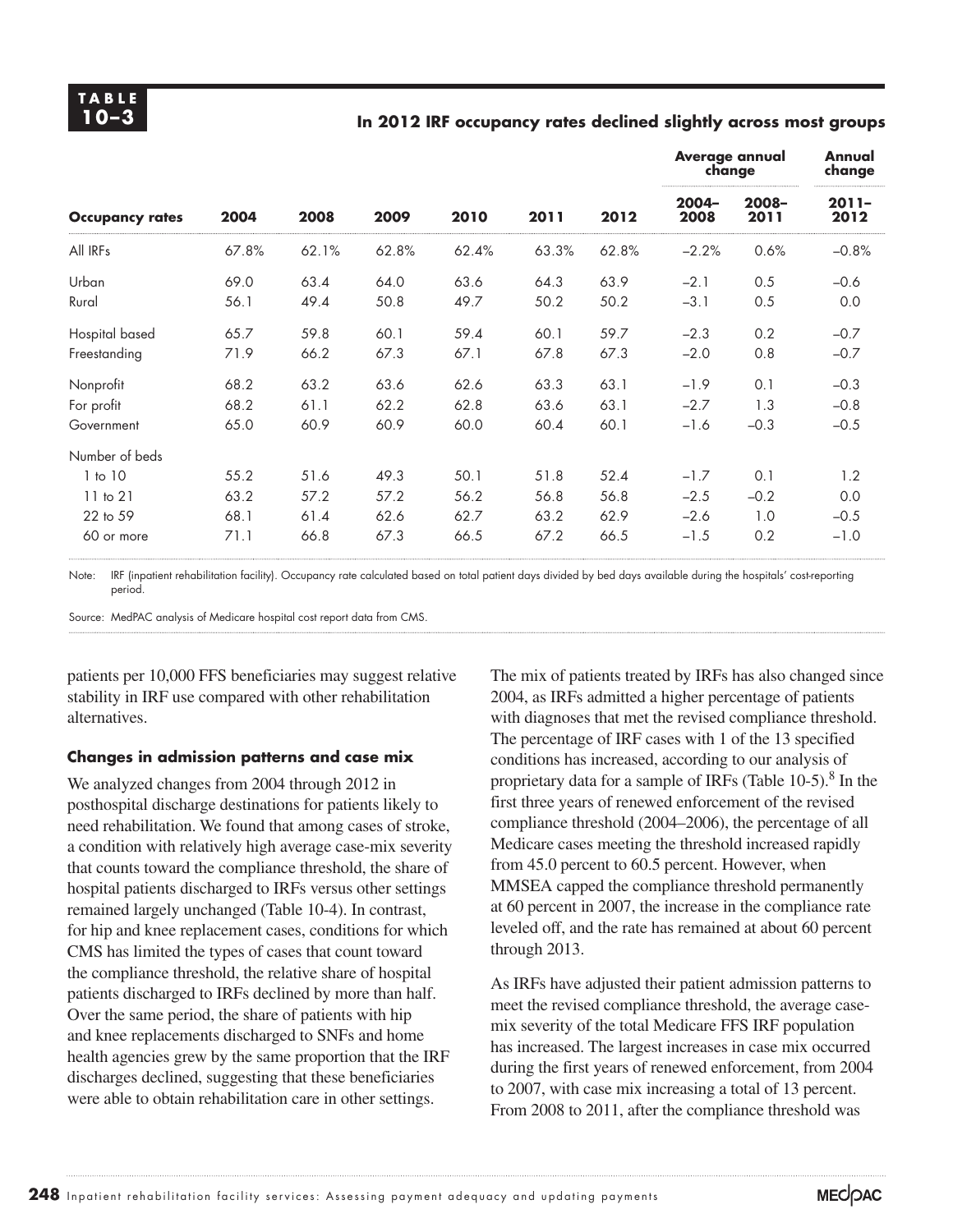#### **10–4 Share of hospital discharges to IRFs declined since 2004 for hip and knee replacements but remained stable for stroke**

|                  |                                 |      | <b>Percent of hospital discharges</b> | Percentage point<br>change in share of<br>hospital discharges |      |      |                          |
|------------------|---------------------------------|------|---------------------------------------|---------------------------------------------------------------|------|------|--------------------------|
| <b>Condition</b> | <b>Discharge</b><br>destination | 2004 | 2008                                  | 2010                                                          | 2011 | 2012 | 2004-2012                |
| Major joint      | <b>IRF</b>                      | 28%  | 14%                                   | 12%                                                           | 12%  | 11%  | $-17$                    |
| replacement/     | SNF/swing bed                   | 33   | 36                                    | 38                                                            | 38   | 38   | 5                        |
| hip and knee     | Home health                     | 21   | 30                                    | 32                                                            | 31   | 31   | 10                       |
| replacement      | All other settings              | 18   | 19                                    | 19                                                            | 19   | 20   | 2                        |
| Stroke           | <b>IRF</b>                      | 8    | 19                                    | 19                                                            | 19   | 19   |                          |
|                  | SNF/swing bed                   | 27   | 25                                    | 26                                                            | 25   | 25   | -2                       |
|                  | Home health                     |      | 12                                    | 12                                                            | 12   | 12   |                          |
|                  | All other settings              | 45   | 44                                    | 44                                                            | 44   | 44   | $\overline{\phantom{m}}$ |

Note: IRF (inpatient rehabilitation facility), SNF (skilled nursing facility). "All other settings" includes outpatient care, other inpatient facilities, and home. Discharge destination totals may not equal 100 percent due to rounding.

Source: MedPAC analysis of hospital inpatient Medicare claims data from CMS.

capped at 60 percent in 2007, the increase in patient severity slowed and case mix increased by an average of 0.9 percent a year. From 2011 to 2012, case mix increased by another 0.9 percent, resulting in a case mix of 1.30 in 2012, and increased by 1 percent between 2012 and the first six months of 2013 for a case mix of  $1.32<sup>9</sup>$  The average length of stay for Medicare FFS IRF patients in 2012 was 12.9 days, continuing a slight decline in length of stay since 2008 (Table 10-1, p. 244).

The change in case mix over time is reflected in the shifting pattern of diagnoses admitted to IRFs among IRF FFS cases since 2004 (Table 10-6, p. 250). Between 2004 and the first half of 2013, the share of major joint replacements of the lower extremity fell by 15.2 percentage points, consistent with the more limited definition of eligible joint replacement cases that count

toward the revised compliance threshold implemented in 2004. During the same period, the percentage of IRF patients with conditions included in the compliance threshold—such as stroke, brain injury, and neurological disorders—increased. Also, the shares of debility cases and other orthopedic conditions increased by 4.2 percentage points and 2.5 percentage points, respectively. The growth in debility cases and other orthopedic conditions is noteworthy because neither is among the 13 conditions included in the compliance threshold.

Between 2012 and the first half of 2013, the distribution of case type among FFS patients remained relatively stable. The share of neurological disorders increased by 1 percentage point, and the share of major joint replacement continued to decline, falling by 1.3 percentage points.

## **T ABL E**

#### **10–5 Compliance rate of Medicare IRF cases continues to meet 60-percent threshold**

|                                                 | 2004 | 2006 | 2010 | 2011                    | 2012  | 2013    |
|-------------------------------------------------|------|------|------|-------------------------|-------|---------|
| Estimated compliance rate of Medicare IRF cases |      |      |      | 45.0% 60.5% 61.4% 61.0% | 60.2% | - 60.8% |
|                                                 |      |      |      |                         |       |         |

Note: IRF (inpatient rehabilitation facility). The data for 2013 are limited to discharges that occurred between January 2013 and June 2013. The compliance rate is the aggregate share of IRF cases that falls into 1 of 13 CMS specified conditions. As of July 2007, 60 percent of a facility's cases must fall into one of these diagnoses for Medicare to pay the facility as an IRF.

Source: MedPAC analysis of 2004 to 2013 data from eRehabData®.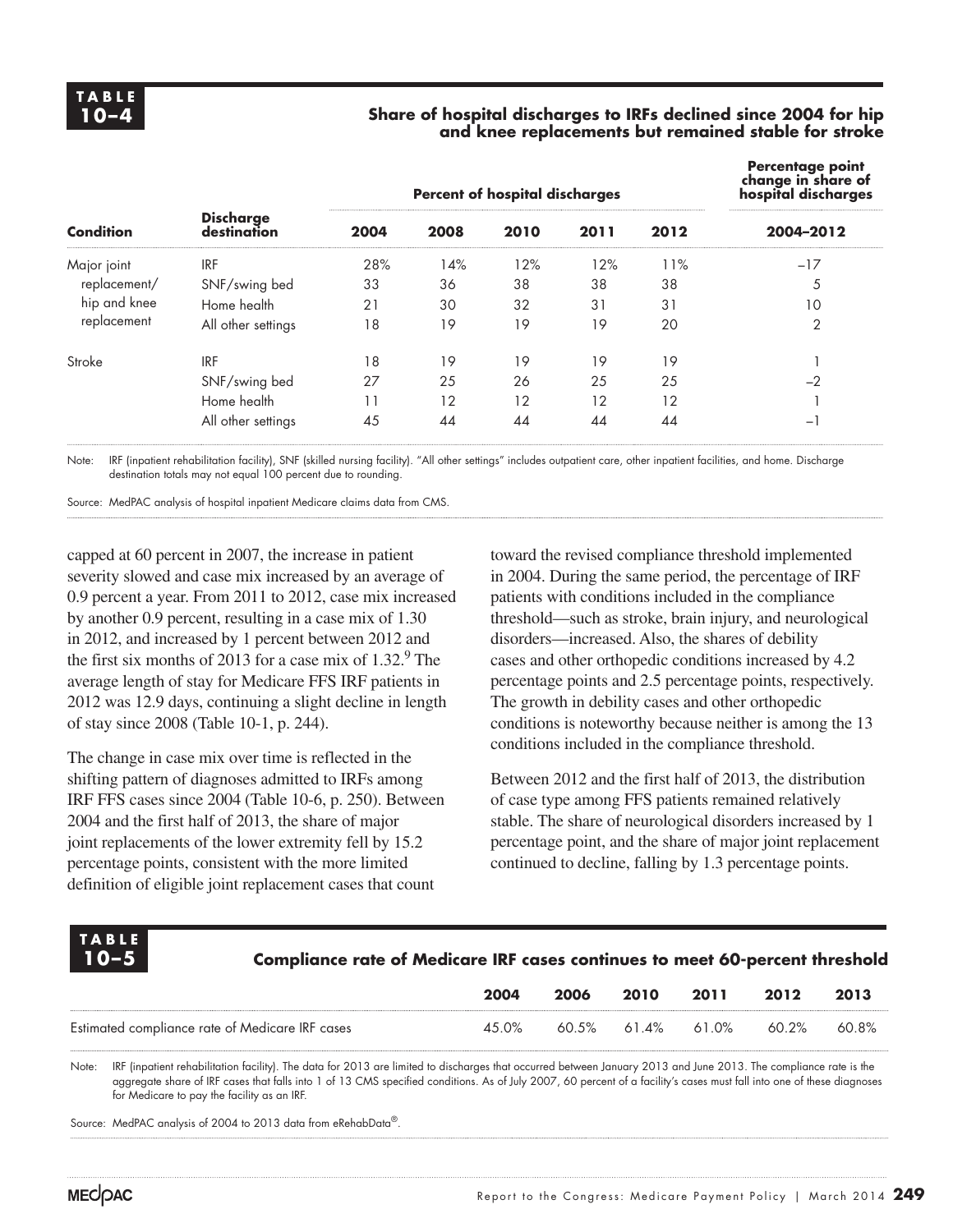#### **10–6 IRF patient mix has changed, 2004–2013**

|                                                | <b>Percent of IRF Medicare FFS cases</b> |       |       |       |       |         |                  | Percentage point change |                  |  |
|------------------------------------------------|------------------------------------------|-------|-------|-------|-------|---------|------------------|-------------------------|------------------|--|
| <b>Type of case</b>                            | 2004                                     | 2008  | 2010  | 2011  | 2012  | $2013*$ | $2004 -$<br>2008 | 2008-<br>2012           | $2012 -$<br>2013 |  |
| Stroke                                         | 16.6%                                    | 20.4% | 20.1% | 19.6% | 19.4% | 19.4%   | 3.9              | $-1.0$                  | 0.0              |  |
| Neurological disorders                         | 5.2                                      | 8.0   | 9.8   | 10.3  | 11.6  | 12.5    | 2.8              | 3.5                     | 1.0              |  |
| Spinal cord injury                             | 4.2                                      | 4.3   | 4.3   | 4.5   | 4.6   | 4.5     | 0.1              | 0.3                     | $-0.1$           |  |
| Brain injury                                   | 3.9                                      | 7.0   | 7.3   | 7.6   | 7.9   | 8.1     | 3.0              | 1.0                     | 0.1              |  |
| Fracture of the lower extremity                | 13.1                                     | 16.0  | 14.3  | 13.8  | 13.0  | 12.6    | 3.0              | $-3.1$                  | $-0.4$           |  |
| Major joint replacement of the lower extremity | 24.0                                     | 13.1  | 11.5  | 10.7  | 10.1  | 8.8     | $-10.9$          | $-3.0$                  | $-1.3$           |  |
| Other orthopedic conditions                    | 5.1                                      | 6.1   | 6.7   | 7.1   | 7.5   | 7.6     | 0.9              | 1.5                     | 0.1              |  |
| Debility                                       | 6.1                                      | 9.1   | 10.0  | 10.3  | 10.0  | 10.3    | 3.0              | 0.9                     | 0.4              |  |
| Cardiac conditions                             | 5.3                                      | 4.7   | 4.9   | 5.1   | 5.3   | 5.4     | $-0.6$           | 0.7                     | 0.1              |  |
| All other                                      | 16.4                                     | 11.3  | 11.1  | 10.9  | 10.6  | 10.7    | $-5.1$           | $-0.6$                  | 0.1              |  |

Note: IRF (inpatient rehabilitation facility), FFS (fee-for-service). "Other" includes conditions such as amputations, major multiple trauma, and pain syndrome. Numbers may not sum to 100 percent due to rounding. \*Data are for the first six months of 2013.

Source: MedPAC analysis of Inpatient Rehabilitation Facility–Patient Assessment Instruments from CMS for 2004–2012, and January 1 through June 30, 2013.

Shares of other case types changed by less than 1 percentage point. Between Medicare Advantage (MA) and FFS patients, we find that MA patients are more concentrated in conditions with higher severity, suggesting that MA plans may be more selective in the patients they authorize to receive care in IRFs (see text box, pp. 252–253).

Freestanding IRFs have historically had substantially greater financial performance compared with hospitalbased IRFs. In considering adequacy in Medicare payment rates, we compare patient populations in hospital-based and freestanding IRFs to determine whether differences in financial performance are driven largely by efficiencies or whether differences exist in the patient populations that could substantially influence costs.

Hospital-based and freestanding IRFs appear to have relatively similar patient populations in case types overall and in patient comorbidities. In 2012, the top 10 case types were the same for both types of IRFs, accounting for 91 percent of cases in hospital-based IRFs and 93 percent of cases in freestanding IRFs (Table 10-7). Half of these conditions do not count toward the compliance threshold (miscellaneous, major joint replacement of the lower extremity, other orthopedic conditions, cardiac conditions, and short-stay patients). Although the top 10 case types were the same, the shares of some case types differed. Stroke patients constituted a lower share of freestanding

IRF cases than of hospital-based IRF cases (15 percent vs. 21 percent), while patients with neurological disorders constituted a higher share of freestanding IRF cases (15 percent vs. 7 percent). Other orthopedic conditions, which do not count toward the compliance threshold, also accounted for a higher share of total cases in freestanding IRFs than in hospital-based IRFs (10 percent vs. 5 percent). The impairment groups of neurological disorders and other orthopedic conditions can encompass a broader range of conditions than many of the other group types, which may also allow IRFs to select patients within these groups based on their likely cost. Neurological disorders represent 1 of the 13 conditions that qualify for the 60-percent rule, so IRFs with higher shares of neurological disorder patients may be able to meet the requirements of the rule with a wider variety of case types and potentially lower cost patients. Additional research is needed regarding differences among case types that qualify for the 60-percent rule. Nevertheless, the differences in shares of case types alone are unlikely to account substantially for the historic differences in financial performance between these facility types.

Tier level within each CMG, reflecting patient comorbidities, is another measure of patient severity in comparing hospital-based and freestanding patient populations. Tier 1 reflects the most costly patients (i.e., it has the highest relative weight) and Tier 4 reflects the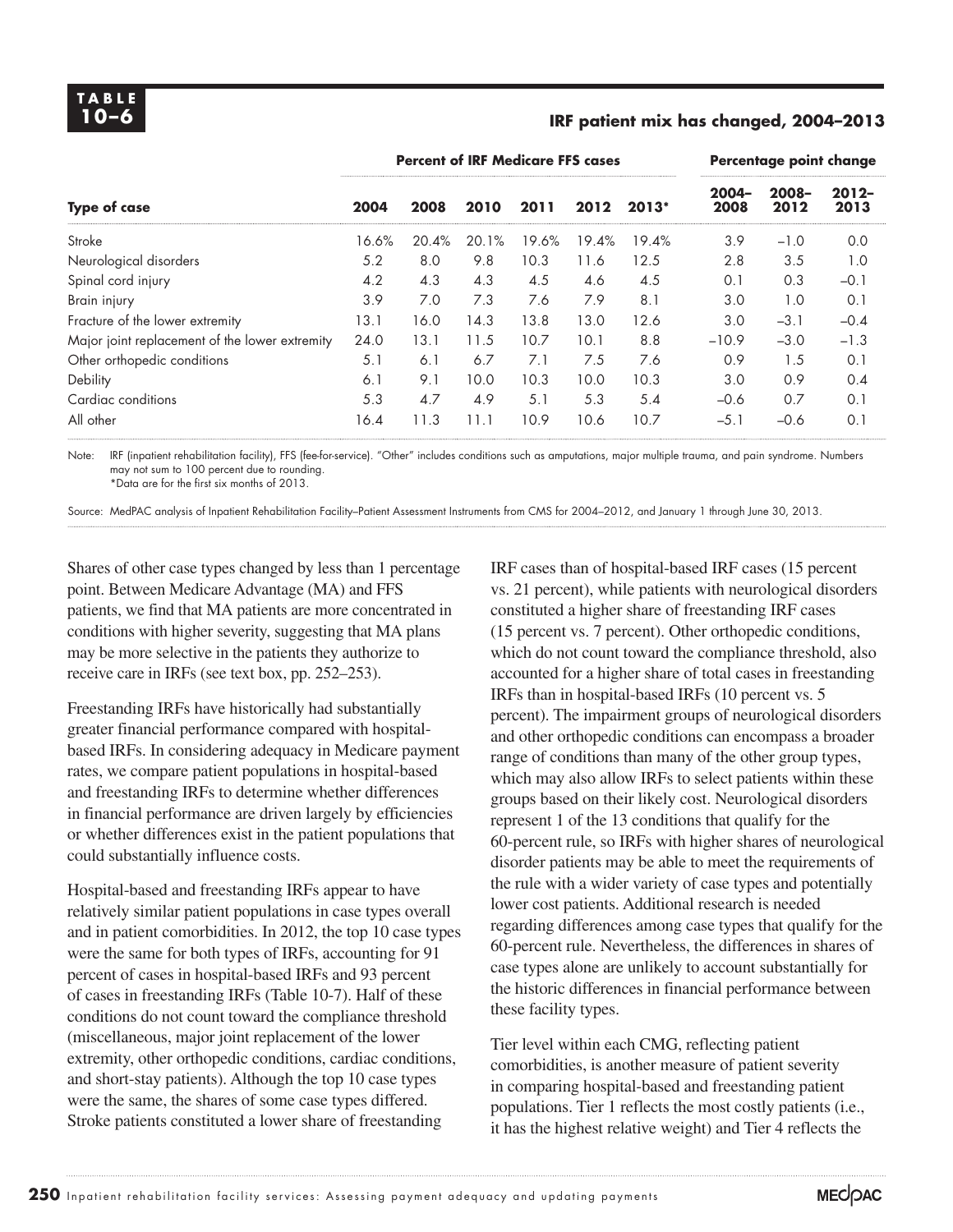#### **10–7 Top 10 types of cases in hospital-based and freestanding IRFs, 2012**

#### **Type of IRF**

| <b>Type of case</b>             | Hospital<br>based | <b>Freestanding</b> |
|---------------------------------|-------------------|---------------------|
| Stroke                          | 21%               | 15%                 |
| Neurological disorders          |                   | 15                  |
| Fracture of the lower extremity | 13                | 11                  |
| Miscellaneous                   | 12                | 12                  |
| Major joint replacement of the  |                   |                     |
| lower extremity                 | 10                | 10                  |
| Brain injury                    | 8                 |                     |
| Spinal cord injury              | 6                 |                     |
| Other orthopedic conditions     | 5                 | 10                  |
| Cardiac conditions              | 5                 | .5                  |
| Short-stay patients*            | Δ                 | ⊿                   |
| Total                           | 91                | 93                  |

Note: IRF (inpatient rehabilitation facility).

\*The short-stay category includes patients who expired while in the IRF.

Source: MedPAC analysis of 2012 Medicare claims data.

least costly patients, who do not have comorbidities found to increase the cost of care. The distribution of Medicare IRF cases by tier is similar for hospital-based IRFs and freestanding IRFs (Table 10-8). Both IRF types have roughly 60 percent of cases in Tier 4.

#### **Comparability of outcomes among rehabilitation care settings**

Comparability of outcomes among different rehabilitation care settings represents an important question, particularly given that some patients do not live near an IRF and others may obtain care at settings other than IRFs due to the compliance threshold. Overall, research studies do not conclusively identify a particular post-acute care setting as having better outcomes for rehabilitation patients than other post-acute settings. A 2010 CMS report to the Congress analyzed peer-reviewed research on the effectiveness of IRFs compared with other post-acute care settings and concluded that the studies are limited because they do not adequately control for selection bias (Gage et al. 2010). The report also found inconsistent results across studies comparing outcomes for lower extremity joint replacement patients and hip fracture patients in IRFs and SNFs. The report was unable to conclude definitively

whether shifts in discharge destination due to the compliance threshold have affected beneficiaries' access to appropriate rehabilitation services.

Standardized data from the Continuity Assessment Record and Evaluation (CARE) tool—a uniform post-acute care assessment tool tested through the Medicare Post-Acute Care Payment Reform demonstration—can help CMS compare outcomes for rehabilitation care across settings. The demonstration used the CARE tool to compare outcomes across sites of care, such as readmission to the hospital and improvements on two functional measures, mobility and self-care function. The 2011 report summarizing the findings compared outcomes among home health agencies, IRFs, long-term care hospitals (LTCHs), and SNFs (Gage et al. 2011). Results indicated that unadjusted acute hospital readmission rates did not vary greatly among settings, although IRFs had the lowest rate and LTCHs had the highest rate. Risk-adjusted rates that controlled for differences in patient acuity did not differ significantly among IRFs, SNFs, and home health agencies. On functional outcomes, the risk-adjusted analysis found no significant difference in the average degree of improvement in mobility but a somewhat higher gain in self-care outcomes among patients who received care from an IRF or home health agency.

Differences in outcomes also varied by clinical condition. The demonstration study examined improvement in selfcare for the subgroups of patients with musculoskeletal and nervous system conditions, two conditions that typically receive significant amounts of therapy. For nervous system conditions, the average risk-adjusted

#### **T ABL E**

#### **10–8 Distribution of IRF cases by case-mix group tier, 2012**

|                      | <b>Type of IRF</b>                 |     |  |  |  |  |  |  |
|----------------------|------------------------------------|-----|--|--|--|--|--|--|
| Tier                 | <b>Hospital based Freestanding</b> |     |  |  |  |  |  |  |
|                      | .5%                                | .5% |  |  |  |  |  |  |
| 2                    |                                    |     |  |  |  |  |  |  |
| 3                    | 28                                 | 28  |  |  |  |  |  |  |
| 4 (no comorbidities) |                                    |     |  |  |  |  |  |  |

Note: IRF (inpatient rehabilitation facility). IRF patients are classified into 92 casemix groups, and within 87 of these groups, patients are further categorized into one of four tiers based on the presence of certain comorbidities. Columns may not sum to 100 percent due to rounding.

Source: MedPAC analysis of 2012 Medicare claims data.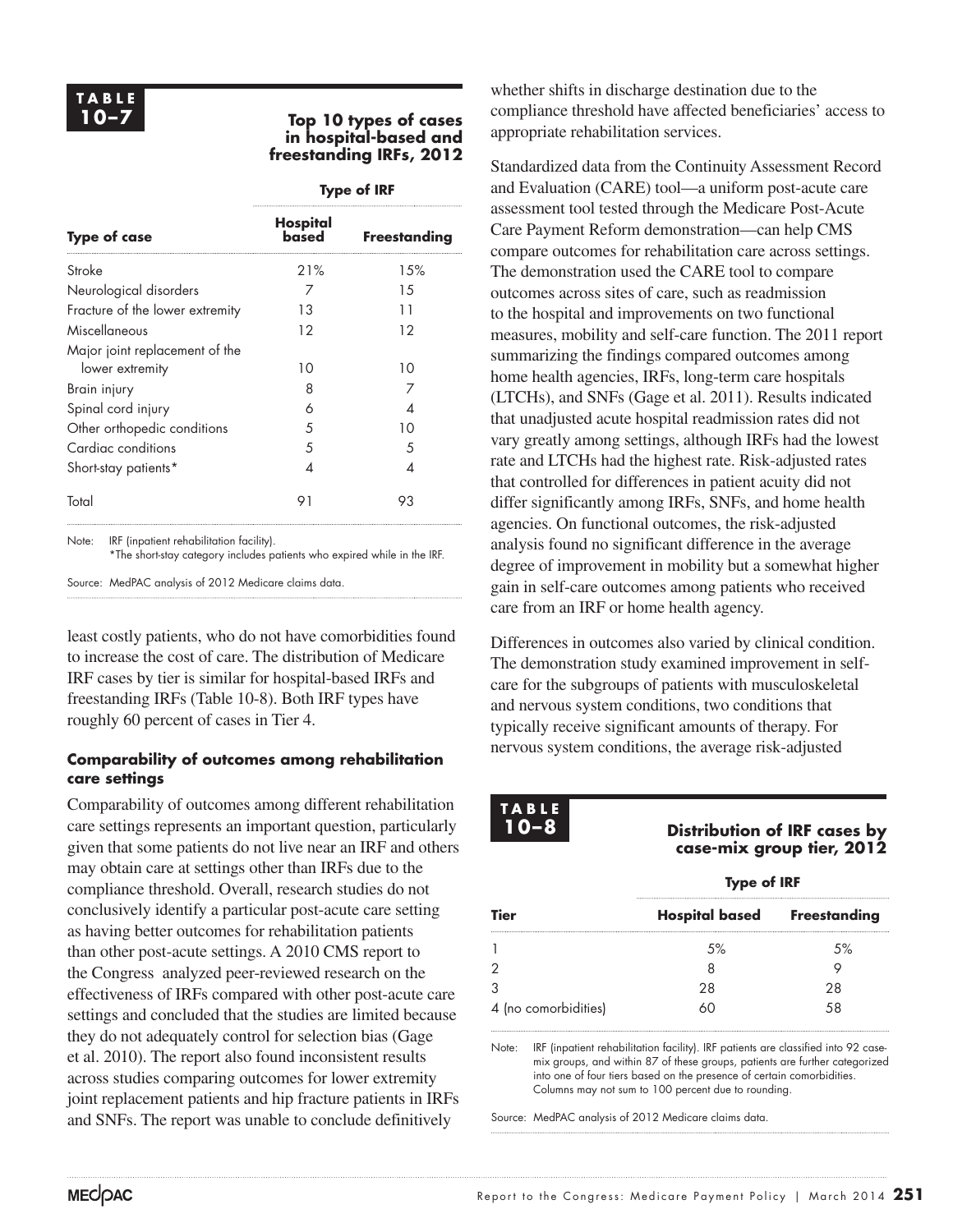#### **Comparison of MA and Medicare FFS patients' use of IRF services**

**Patients who reside in areas with inpatient<br>rehabilitation facilities (IRFs) typically halternatives for rehabilitation care, include<br>religion to facilities and home health. Alternative** rehabilitation facilities (IRFs) typically have alternatives for rehabilitation care, including skilled nursing facilities and home health. Alternative post-acute care settings are generally less costly but offer less-intensive rehabilitation and medical services. For many patients, multiple settings could be appropriate. Given that Medicare Advantage (MA) plans have incentives to manage care for beneficiaries in a cost-efficient manner, we sought to examine how the population characteristics and use rate of the higher cost IRF services in the MA population compared with use in the fee-for-service (FFS) population.

**T ABL E**

We found that the use rate of IRFs among the FFS population in 2012 was more than double the rate of MA patients (Table 10-9). These data do not control for the availability of IRFs in areas with high MA market penetration. The use rate could also be affected by potential differences in the need for rehabilitation services in the MA population.

On average, MA IRF patients had longer stays and greater severity of illness than FFS IRF patients, as measured by the IRF case-mix weight. MA patients were more concentrated in conditions with higher severity. A higher percentage of MA IRF users than

|                                                                                                                                                                                                                                            | <b>FFS patients</b>                                                                                                                                                                                                                                                                                                     | <b>MA</b> patients |
|--------------------------------------------------------------------------------------------------------------------------------------------------------------------------------------------------------------------------------------------|-------------------------------------------------------------------------------------------------------------------------------------------------------------------------------------------------------------------------------------------------------------------------------------------------------------------------|--------------------|
| Use rate                                                                                                                                                                                                                                   | 1.04%                                                                                                                                                                                                                                                                                                                   | 0.41%              |
| Average length of stay                                                                                                                                                                                                                     | 12.90                                                                                                                                                                                                                                                                                                                   | 13.60              |
| Case-mix weight                                                                                                                                                                                                                            | 1.30                                                                                                                                                                                                                                                                                                                    | 1.37               |
| Discharged home                                                                                                                                                                                                                            | 69.4%                                                                                                                                                                                                                                                                                                                   | 72.1%              |
| Discharged home with home health                                                                                                                                                                                                           | 51.3%                                                                                                                                                                                                                                                                                                                   | 52.1%              |
| Discharged to SNF                                                                                                                                                                                                                          | 10.2%                                                                                                                                                                                                                                                                                                                   | 7.9%               |
| Note:<br>do not total 100 percent. Not all discharge destinations are represented in the table.                                                                                                                                            | FFS (fee-for-service), IRF (inpatient rehabilitation facility), MA (Medicare Advantage). Use rate is calculated as the number of FFS or MA patients divided by<br>all FFS or MA patients. Patients in the discharged home category also appear in the discharged home with home health category. Discharge destinations |                    |
| Source: MedPAC analysis of Inpatient Rehabilitation Facility–Patient Assessment Instrument data from CMS. Source for the denominator for the use rates is the<br>2012 annual report of the Boards of Trustees of the Medicare trust funds. |                                                                                                                                                                                                                                                                                                                         |                    |

**10–9 FFS patients have higher IRF use rate, lower severity than MA patients, 2012**

*(continued next page)*

gain in self-care improvement was higher in IRFs than in SNFs. In contrast, for musculoskeletal conditions, there was no significant difference in the risk-adjusted degree of improvement between LTCH, IRF, and SNF patients (the average improvement for home health patients was greater than for SNF patients) (Centers for Medicare & Medicaid Services 2012).

Where results varied, the difference in improvement among settings was relatively small, less than 5 points on a 100-point scale. Home health and IRF patients had better improvement in self-care outcomes, but unobserved factors regarding patient characteristics may have

influenced outcomes. For example, the more intensive therapy requirements in IRFs may result in IRFs attracting patients who are more engaged or more motivated to improve. Likewise, factors such as informal caregiver support that are not included in the model can influence both the likelihood of referral to home health agencies and the outcomes.

#### **Quality of care measures show improvement**

We evaluated quality outcomes on three measures: Functional Independence Measure<sup>TM</sup> ( $FIM^{TM}$ ) gain, discharge to the community, and discharge to an acute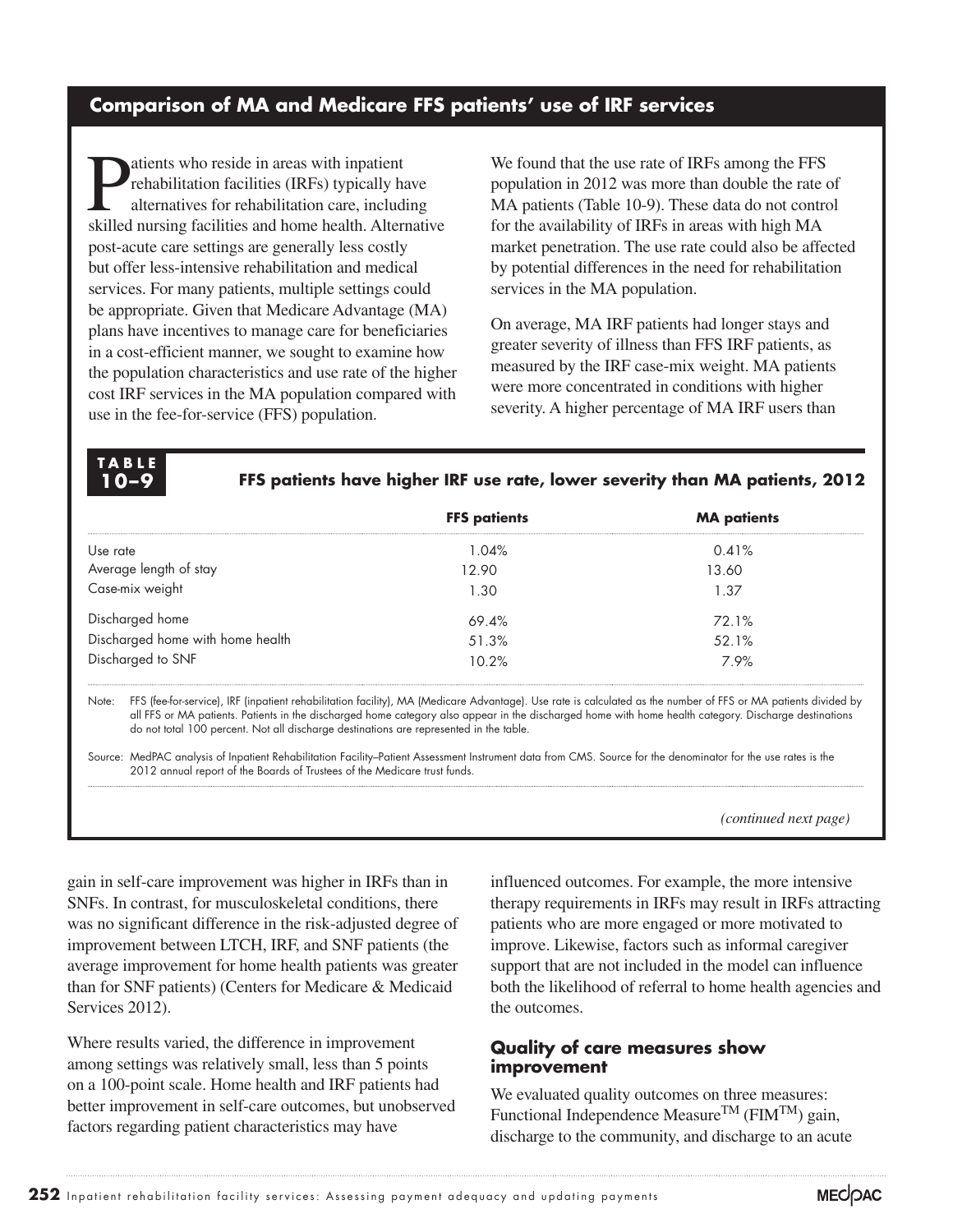#### **Comparison of MA and Medicare FFS patients' use of IRF services (cont.)**

FFS IRF users were stroke, brain injury, and spinal cord patients (Table 10-10). These conditions have higher case-mix weights and longer stays than other conditions. In 2012, the greatest difference in use was among stroke patients, who accounted for 32.7 percent of MA IRF patients, compared with 19.4 percent of FFS IRF patients. MA and FFS patients had overall similar case-mix weights and lengths of stay for most

conditions, with the exception of spinal cord cases. However, the higher proportions of higher severity conditions among MA patients appear to have driven the higher average case-mix weight across all MA patients. These differences suggest that MA plans are more selective in the patients they authorize to receive care in IRFs. ■

# **T ABL E**

#### **10–10 Patient mix of Medicare FFS and MA IRF patients, 2012**

|                                                |                                          | <b>FFS IRF patients</b> |                        | <b>MA IRF patients</b>                  |             |                        |  |
|------------------------------------------------|------------------------------------------|-------------------------|------------------------|-----------------------------------------|-------------|------------------------|--|
| <b>Type of case</b>                            | <b>Percent</b><br>of all FFS<br>patients | <b>ALOS</b>             | Case-<br>mix<br>weight | <b>Percent</b><br>of all MA<br>patients | <b>ALOS</b> | Case-<br>mix<br>weight |  |
| Stroke                                         | 19.4%                                    | 15.4                    | 1.56                   | 32.7%                                   | 15.4        | 1.56                   |  |
| Fracture of the lower extremity                | 13.0                                     | 13.2                    | 1.27                   | 10.7                                    | 12.9        | 1.25                   |  |
| Neurological disorders                         | 11.6                                     | 12.9                    | 1.36                   | 8.3                                     | 13.5        | 1.39                   |  |
| Brain injury / nontraumatic                    | 4.9                                      | 13.0                    | 1.38                   | 5.8                                     | 13.2        | 1.37                   |  |
| Brain injury / traumatic                       | 3.0                                      | 14.0                    | 1.45                   | 4.1                                     | 13.8        | 1.46                   |  |
| Spinal cord / nontraumatic                     | 3.9                                      | 14.2                    | 1.45                   | 5.0                                     | 15.3        | 1.51                   |  |
| Spinal cord / traumatic                        | 0.7                                      | 19.0                    | 2.08                   | 1.0                                     | 20.0        | 2.20                   |  |
| Major joint replacement of the lower extremity | 10.1                                     | 9.7                     | 0.88                   | 9.1                                     | 9.8         | 0.90                   |  |
| Debility                                       | 10.0                                     | 11.6                    | 1.23                   | 5.9                                     | 12.1        | 1.24                   |  |
| Other orthopedic conditions                    | 7.5                                      | 11.7                    | 1.12                   | 4.5                                     | 11.7        | 1.11                   |  |
| Cardiac conditions                             | 5.3                                      | 10.9                    | 1.15                   | 4.0                                     | 11.1        | 1.15                   |  |

Note: FFS (fee-for-service), MA (Medicare Advantage), IRF (inpatient rehabilitation facility), ALOS (average length of stay). Not all case types are displayed.

Source: MedPAC analysis of Inpatient Rehabilitation Facility–Patient Assessment Instrument data from CMS.

care hospital. FIM gain is the total difference between admission scores and discharge scores for a range of items addressing functional improvement on the IRF–PAI.<sup>10</sup>

Our analysis suggests that in the aggregate, mean quality of care improved on all of these measures between 2010 and 2012 (Table 10-11, p. 254). From 2010 to 2012, FIM gain increased by an average of 3 percent each year. Rates of discharge to the community grew by an average of 0.5 percent each year, while rates of discharge to an acute care hospital declined by an average of 2.7 percent each year. These outcomes do not control for changes in case

mix over these years, although the increase in case-mix severity was relatively small (a 1.5 percent increase in total from 2010 to 2012).

#### **Providers' access to capital: IRFs appear to have adequate access to capital**

Eighty percent of IRFs are hospital-based units that would access capital through their parent institution. As detailed in Chapter 3 of this report, hospitals overall maintained reasonable levels of access to capital in 2012. While respondents to *Modern Healthcare*'s 2013 Construction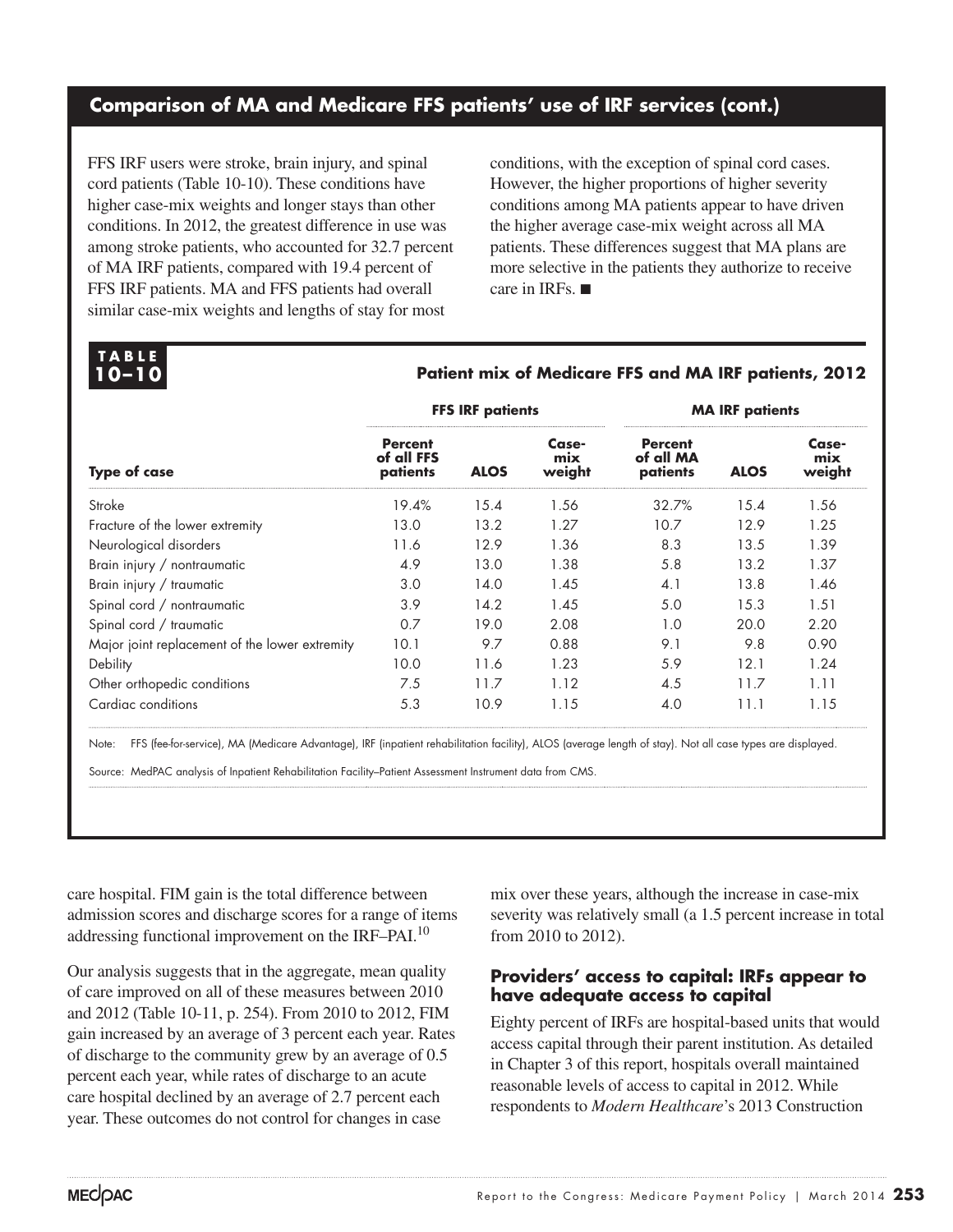#### **10–11 From 2010 to 2012, average IRF quality of care improved**

|                                  | 2010  | 2011  | 2012  | Average annual change<br>2010-2012 |
|----------------------------------|-------|-------|-------|------------------------------------|
| $FIM^{TM}$ gain                  | 25.8  | 26.5  | 27.3  | 3.0%                               |
| Discharge to community           | 69.2% | 69.7% | 69.9% | 0.5                                |
| Discharge to acute care hospital | 10.8% | 10.5% | 10.2% | $-2.7$                             |

Note: IRF (inpatient rehabilitation facility), FIM<sup>TM</sup> (Functional Independence Measure<sup>TM</sup>). FIM gain rates are comparable with corresponding rates (January–June) in the March 2011 report to the Congress.

Source: MedPAC analysis of Inpatient Rehabilitation Facility–Patient Assessment Instruments from CMS.

& Design Survey indicated that the balance of hospital construction spending has tilted away from inpatient toward outpatient-based projects, a small number of new hospital-based IRFs entered the market in 2012 (Robeznieks 2013).



#### 10-2 Under the PPS, IRFs' payments per **case have increased cumulatively risen faster than costs, 1999–2007 more than costs, 2002–2012**



Note: PPS (prospective payment system), IRF (inpatient rehabilitation facility). Costs are not adjusted for changes in case mix.



Note: Note and Source in InDesign. In India and Source in InDesign. In India and Source in India and Source in<br>- Note and Source in India and Source in India and Source in India and Source in India and Source in India and<br>

As for freestanding IRFs, market analysts we spoke with thought that access to capital for one major national chain remains very good. Lower costs of borrowing, continued acquisition and construction of new IRFs, and implementation of shareholder-friendly initiatives reflect good access to capital and positive financial health. Recent financial reports for this chain have demonstrated strong operating performance (Deutsche Bank 2013). Besides this chain, most other freestanding facilities are independent or are local chains with only a few providers. The extent to which these providers can access capital is less clear.

#### **Medicare payments and providers' costs: Payments to IRFs have grown more than costs since 2002 PPS implementation**

Medicare's payments per case to IRFs have increased cumulatively more than IRFs' costs per case since implementation of the PPS in 2002. The average Medicare FFS payment per case has grown 56 percent between 2002 and 2012, compared with a 43 percent increase in average cost per FFS case (Figure 10-2). After large growth in average payments from 2002 to 2004, costs per case grew more than payments each year from 2004 to 2009. However, payments per case have grown more than costs each year since 2010. Based on Medicare cost reports, average payments per case grew more than average costs per case did from 2011 to 2012, with 3 percent payment growth compared with 1.5 percent cost growth.

#### **Differences in standardized costs suggest**  XX% **economies of scale**

Adjusting IRF costs per discharge for differences in wages, case mix, and outlier payments permits a standardized comparison of costs across different types of IRFs across the country. The mean adjusted cost per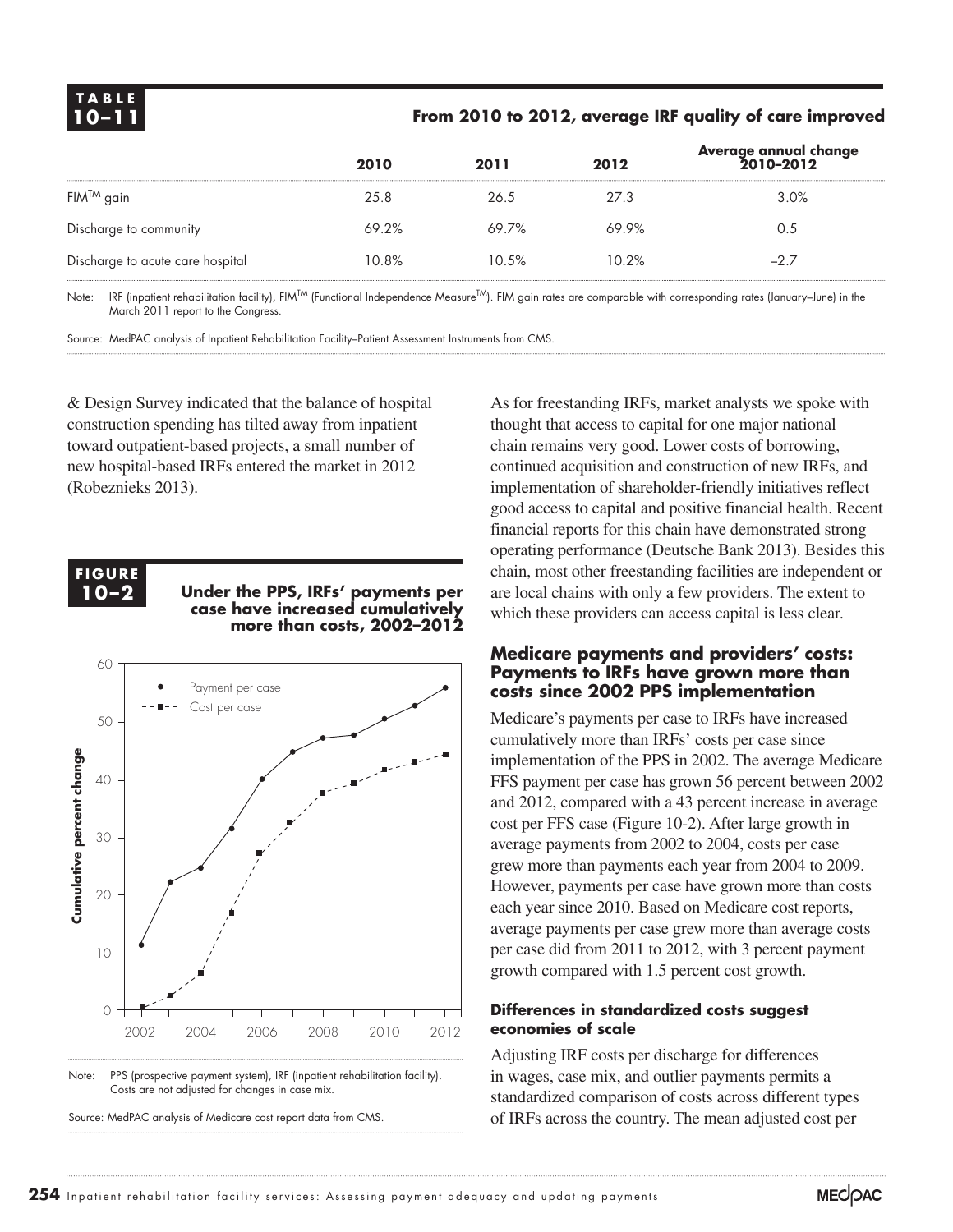### **T ABL E**

#### **10–12 Mean adjusted costs per discharge are lower for freestanding IRFs and larger facilities, 2012**

| <b>Type of IRF</b> | Mean adjusted cost per discharge                                            |
|--------------------|-----------------------------------------------------------------------------|
| All IRFs           | \$15,738                                                                    |
| Hospital based     | 16,592                                                                      |
| Freestanding       | 12,469                                                                      |
| Nonprofit          | 15,824                                                                      |
| For profit         | 14,858                                                                      |
| Government         | 17,644                                                                      |
| Urban              | 15,349                                                                      |
| Rural              | 17,747                                                                      |
| Number of beds     |                                                                             |
| $1$ to $10$        | 17,653                                                                      |
| $11$ to $21$       | 16,462                                                                      |
| 22 to 59           | 15,524                                                                      |
| 60 or more         | 12,953                                                                      |
| Note:              | IRF (inpatient rehabilitation facility). Cost per discharge is standardized |

for the wage index, case mix, and outliers. Government-owned facilities operate in a different financial context from other facilities, so costs are not necessarily comparable.

Source: MedPAC analysis of 2012 standard analytical file and Medicare cost report data from CMS.

discharge for all IRFs in 2012 was \$15,738 (Table 10- 12). On average, after adjustment, cost per discharge in freestanding IRFs was about \$4,123 lower (25 percent) than in hospital-based IRFs, and cost per discharge in urban IRFs was approximately \$2,398 (14 percent) lower than in rural IRFs. Larger facilities had lower cost per discharge. In 2012, cost per discharge was \$4,700 (27 percent) lower in facilities with more than 60 beds than in facilities in the 1-bed to 10-bed range.

We stratified IRFs into quartiles of standardized costs to compare the characteristics of facilities in the low-cost and high-cost quartiles (Table 10-13) for 2012. IRFs in the lowest cost quartile tended to have more beds and higher occupancy rates. The median number of beds in the lowest cost quartile was 42 compared with the highest cost quartile's median of 17 beds. The median occupancy rate for IRFs in the lowest cost quartile was 69 percent, compared with a 52 percent occupancy rate for IRFs in the highest cost quartile.

The difference in Medicare margins between low-cost and high-cost providers was very large: The median margin for IRFs in the lowest cost quartile was about 26 percent, compared with about –26 percent for IRFs in the highest cost quartile. Low-cost providers were disproportionately freestanding (about 54 percent) since freestanding IRFs constitute only 20 percent of industry facilities. However, margins for hospital-based IRFs that were low-cost and margins for freestanding IRFs that were low-cost were both very high, 21.8 percent and 29.2 percent, respectively.

| TABLE |  |  |
|-------|--|--|
| 10-13 |  |  |

**10–13 High margins among both hospital-based and freestanding IRFs in the low-cost quartile of standardized costs, 2012**

|                            | Quartile |                  |  |  |  |
|----------------------------|----------|------------------|--|--|--|
| Characteristic             | Low cost | <b>High cost</b> |  |  |  |
| Number of IRFs             | 271      | 271              |  |  |  |
| Percent:                   |          |                  |  |  |  |
| Hospital based             | 45.8%    | 93.7%            |  |  |  |
| Freestanding               | 54.2     | 6.3              |  |  |  |
| Nonprofit                  | 38.0     | 63.1             |  |  |  |
| For profit                 | 59.4     | 18.5             |  |  |  |
| Government                 | 2.6      | 18.5             |  |  |  |
| Urban                      | 94.5     | 69.0             |  |  |  |
| Rural                      | 5.5      | 31.0             |  |  |  |
| Median Medicare margin     |          |                  |  |  |  |
| All                        | 26.4%    | $-25.5%$         |  |  |  |
| Hospital based             | 21.8     | $-25.7$          |  |  |  |
| Freestanding               | 29.2     | $-20.4*$         |  |  |  |
| Median                     |          |                  |  |  |  |
| Number of beds             | 42       | 17               |  |  |  |
| Occupancy rate             | 69%      | 52%              |  |  |  |
| Case-mix index             | 1.26     | 1.20             |  |  |  |
| Median costs per discharge |          |                  |  |  |  |
| All                        | \$10,929 | \$19,671         |  |  |  |
| Hospital based             | 11,542   | 19,608           |  |  |  |
| Freestanding               | 10,488   | $20,143*$        |  |  |  |

Note: IRF (inpatient rehabilitation facility). Cost per discharge is standardized for the wage index, case mix, and outliers. Government-owned facilities operate in a different financial context from other facilities, so costs are not necessarily comparable. \*Reflects small cell size (17 facilities).

Source: MedPAC analysis of 2012 standard analytical file and Medicare cost report data from CMS.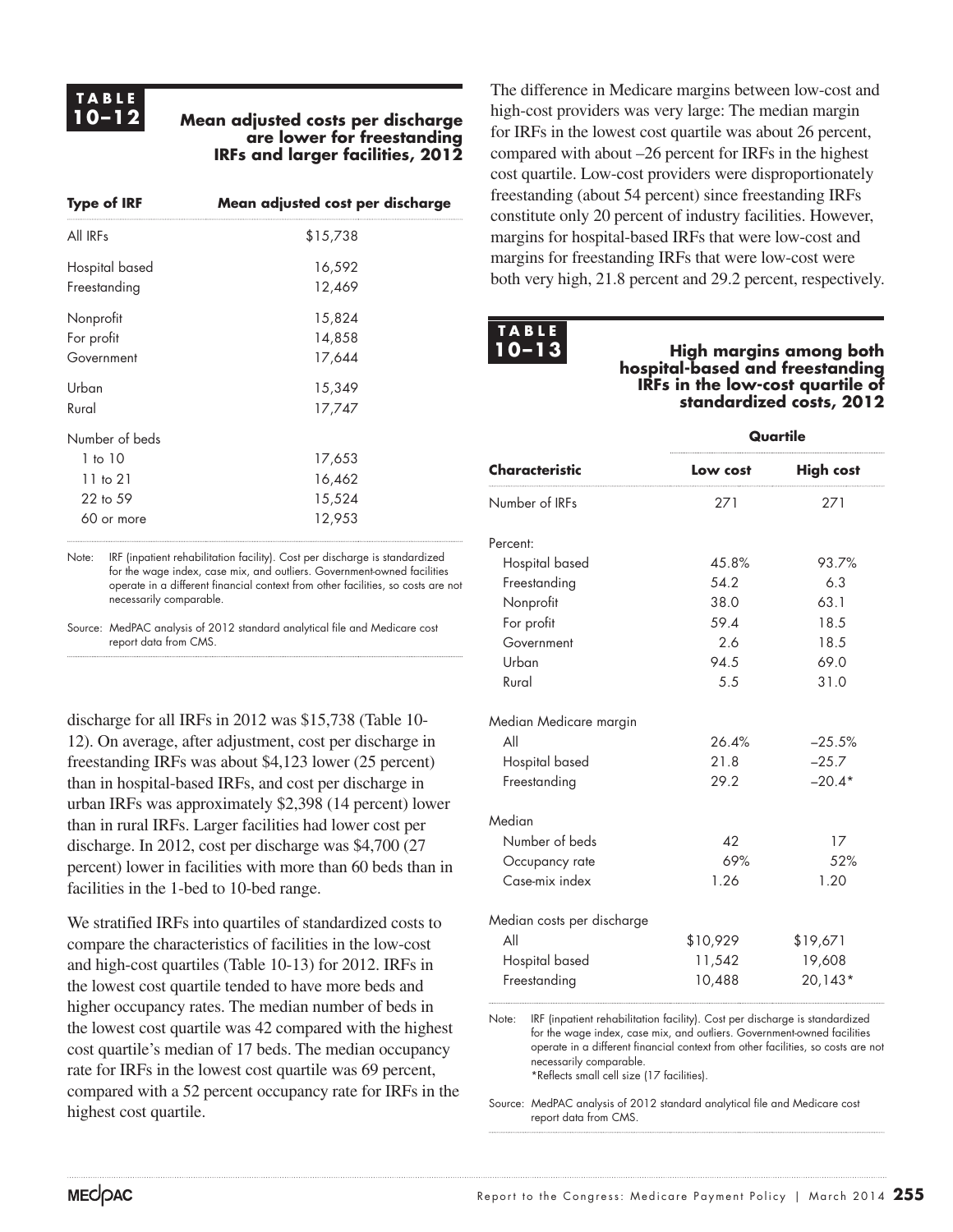# **T ABL E**

#### **10–14 IRFs' Medicare margins rose in 2012**

| <b>Type of IRF</b> | <b>Share of</b><br><b>Medicare</b><br>discharges,<br>2012 | <b>Margins</b> |        |        |         |         |        |        |
|--------------------|-----------------------------------------------------------|----------------|--------|--------|---------|---------|--------|--------|
|                    |                                                           | 2004           | 2006   | 2008   | 2009    | 2010    | 2011   | 2012   |
| All IRFs           | 100%                                                      | 16.7%          | 12.4%  | 9.3%   | 8.4%    | 8.7%    | 9.8%   | 11.1%  |
| Urban              | 91.2                                                      | 17.0           | 12.6   | 9.5    | 8.6     | 9.0     | 10.2   | 11.4   |
| Rural              | 8.8                                                       | 13.9           | 10.6   | 7.2    | 5.9     | 5.6     | 6.1    | 7.3    |
| Freestanding       | 45.3                                                      | 24.7           | 17.5   | 18.1   | 20.5    | 21.3    | 22.9   | 23.8   |
| Hospital based     | 54.7                                                      | 12.2           | 9.6    | 3.8    | 0.2     | $-0.4$  | $-0.1$ | 0.8    |
| Nonprofit          | 46.9                                                      | 12.8           | 10.7   | 5.3    | 2.3     | 2.1     | 2.6    | 2.1    |
| For profit         | 45.8                                                      | 24.4           | 16.3   | 16.8   | 19.0    | 19.6    | 21.0   | 22.9   |
| Government         | 7.3                                                       | N/A            | N/A    | N/A    | N/A     | N/A     | N/A    | N/A    |
| Number of beds     |                                                           |                |        |        |         |         |        |        |
| $1$ to $10$        | 2.5                                                       | 3.4            | $-3.8$ | $-4.8$ | $-11.6$ | $-10.0$ | $-6.8$ | $-7.8$ |
| $11$ to $21$       | 19.0                                                      | 9.6            | 7.0    | 0.5    | $-2.7$  | $-3.2$  | $-3.3$ | $-1.9$ |
| 22 to 59           | 42.3                                                      | 16.1           | 12.4   | 8.3    | 6.5     | 6.9     | 8.0    | 9.3    |
| 60 or more         | 36.2                                                      | 22.6           | 17.5   | 16.9   | 18.3    | 18.4    | 19.4   | 20.9   |

Note: IRF (inpatient rehabilitation facility), N/A (not applicable). Government-owned facilities operate in a different financial context from other facilities, so their margins are not necessarily comparable. Their margins are not presented separately here, although they are included in the margins for other groups (e.g., all IRFs), where applicable.

Source: MedPAC analysis of cost report data and Medicare Provider Analysis and Review data from CMS.

#### **IRF Medicare margins increased in 2012**

Between 2011 and 2012, aggregate IRF Medicare margins increased from 9.8 percent to 11.1 percent (Table 10- 14). During the first two years of the IRF PPS, margins rose rapidly, reaching 17.8 percent in 2003, with all IRF provider types experiencing solid gains. After this rapid buildup, margins declined each year through 2009, although they remained healthy. Starting in 2010, margins have again risen moderately each year.

As is typical for Medicare providers in other health care sectors, margins varied substantially across providers. Medicare margins in freestanding IRFs far exceeded those of hospital-based facilities. In 2012, margins for freestanding IRFs (45.3 percent of discharges) increased to 23.8 percent, while hospital-based IRFs (54.7 percent of discharges) had margins of 0.8 percent. In 2012, aggregate margins in for-profit facilities were 22.9 percent, while nonprofit IRFs had margins of 2.1 percent. However, margins by ownership status varied by facility type. Between 2011 and 2012, among freestanding facilities, margins in nonprofit facilities declined from 15.3 percent

to 13.8 percent, while margins in for-profit IRFs increased from 25.3 to 26.5 percent. During the same period, among hospital-based IRFs, margins in nonprofits declined slightly from  $-0.1$  percent to  $-0.2$  percent, while margins in for-profits increased sharply from 3.8 percent to 8.3 percent. Total (all-payer) margins for freestanding facilities decreased from 11.7 percent to 9.6 percent.<sup>11</sup>

The difference in margins is affected by volume and the ability to constrain cost growth. Hospital-based units tend to be smaller facilities yet still generally have lower occupancy rates than freestanding facilities. More than half of hospital-based IRFs (58 percent) have fewer than 22 beds, whereas only 6 percent of freestanding IRF facilities have fewer than 22 beds, and about half have 60 beds or more.

Analysis of changes in component costs shows that freestanding facilities have contained cost growth more than hospital-based facilities have, particularly in routine costs (Figure 10-3). Between 2004 and 2010, routine costs grew 49 percent in hospital-based facilities but only 20 percent in freestanding facilities. In 2010, routine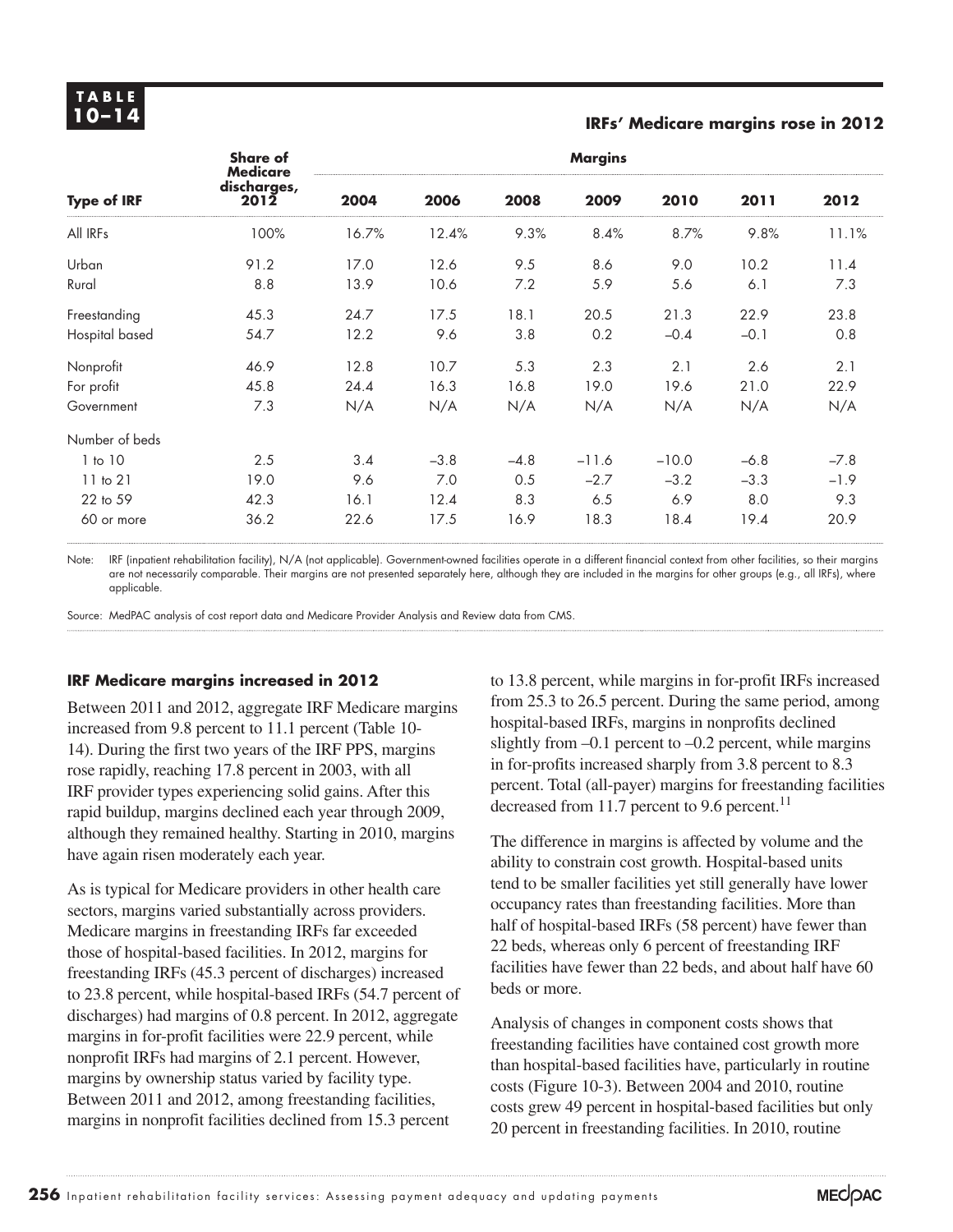costs per case were 37 percent higher in hospital-based facilities than in freestanding facilities. Differences in cost growth trends are similar for ancillary costs, which include the costs of therapy, and indirect costs, which include administration, capital, and general overhead. In 2010, indirect costs per case were 11 percent higher in hospitalbased facilities than in freestanding facilities, and ancillary costs per case were 19 percent higher in hospital-based facilities than in freestanding facilities. As changes in the compliance threshold resulted in lower patient volumes and higher severity of illness in patients, freestanding facilities may have been more successful at containing costs across all components because of financial necessity among the stand-alone and predominantly for-profit facilities.

In the aggregate, the Medicare payments for hospitalbased IRFs appear sufficient for the units to cover their direct costs. In 2010, the direct cost margin (calculated as payments minus direct costs, divided by payments) for hospital-based IRFs was 34.4 percent. Further, hospital margins were higher in hospitals that had IRF units than in hospitals without them. In 2012, the Medicare margin for inpatient hospitals with IRF units was –4.2 percent, compared with –6.1 percent for hospitals without an IRF unit. This difference suggests that IRF units may have been able to make positive financial contributions to their parent hospitals.

#### **Medicare margins for 2014**

To project the aggregate Medicare margin for 2014, we model policy changes that will go into effect in 2013 and 2014. These policies include:

- Increasing payment rates for fiscal year 2013 by 2.1 percent, the net result of a 2.7 percent market basket update, an estimated 0.2 percent payment increase for changes in the outlier threshold, a –0.1 percentage point market basket reduction per the Patient Protection and Affordable Care Act of 2010 (PPACA), and a –0.7 percentage point market basket reduction for productivity per PPACA.
- Increasing payment rates for fiscal year 2014 by 2.3 percent, the net result of a 2.6 percent market basket update, an estimated 0.5 percent payment increase for changes in the outlier threshold, a –0.3 percentage point reduction per PPACA, and a –0.5 percentage point reduction for productivity per PPACA.

#### **F i g ure**

**10-3**

**10–3 Change in component costs Volume growth has raised... FIGURE by IRF ownership, 2004–2010**



Note: IRF (inpatient rehabilitation facility). Routine costs include room and board and nursing. Indirect costs include administration, capital, and general overhead. Ancillary costs include therapy, drugs, and other supplies.

To estimate cost growth in 2013 and 2014, we used an average of the previous three years' cost growth. Based on the policy changes listed and our assumptions regarding cost growth, we project that aggregate Medicare margins will increase from 11.1 percent in 2011 to 11.8 percent in 2014. The 2014 margin projection is based on the current Figure 1. The Little is integral projection to choose the data choice in the datasheet. Act, which do not include the sequester. If the sequester is in effect for 2014, the projected margin would be about 2 percentage points lower. The margin projection for 2014  $\frac{1}{2}$  does not assume increased cost control efforts by IRFs in response to the market basket reductions or the economy.

#### **How should Medicare payments change in 2015?**

#### **R E C O M M EN D A T I ON 10**

**The Congress should eliminate the update to the Medicare payment rates for inpatient rehabilitation facilities in fiscal year 2015.**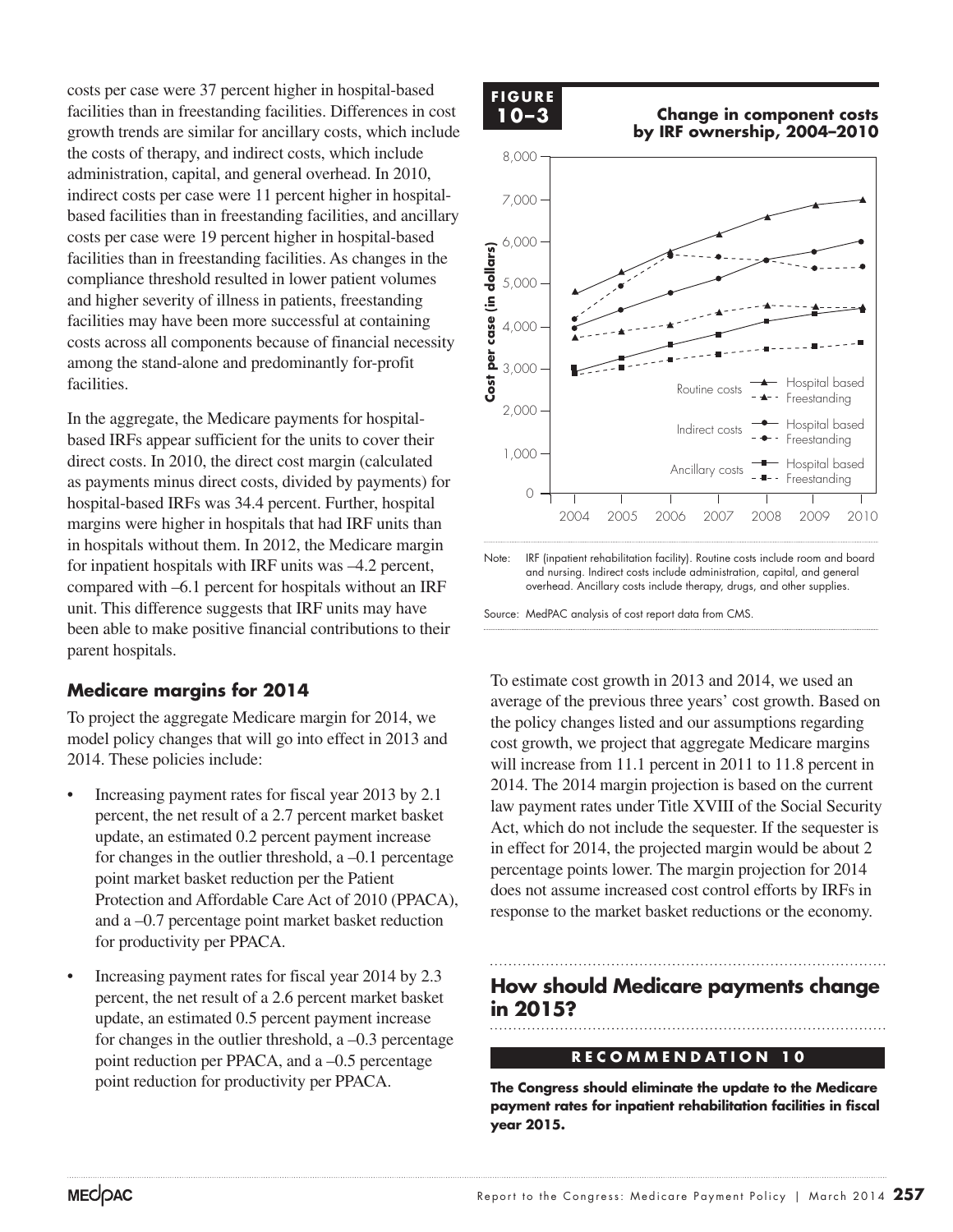#### **R A T I ON A L E 10**

Our indicators of Medicare payment adequacy for IRFs are positive. The overall growth in volume, low occupancy rates, and availability of other rehabilitation alternatives suggest that capacity remains adequate to meet demand. Quality of care continues to improve. We calculate an aggregate margin of 11.1 percent in 2012 and project a margin of 11.8 percent for 2014. Based on our assessment of the indicators of payment adequacy, we conclude that IRFs should be able to accommodate cost changes in fiscal year 2015 with the base payment rate held at 2014 levels. That is, the 2015 base payment rate under the IRF PPS should be the same as the base rate in 2014. We will closely monitor our payment update indicators and will be able to reassess our recommendation for the IRF payment update in the next fiscal year.

#### **I M P LICA T I ONS 10**

#### **Spending**

The payment update for IRFs under current law in fiscal year 2015 consists of a forecasted 2.7 percent market basket update for rehabilitation, psychiatric, and long-term care hospitals; a forecasted –0.3 percent productivity adjustment off the market basket update; and a –0.2 percent market basket reduction per PPACA.<sup>12</sup> This recommendation would decrease

federal program spending relative to current law by between \$50 million and \$250 million in 2015 and by \$1 billion to \$5 billion over five years.

#### **Beneficiary and provider**

We do not expect this recommendation to have adverse effects on Medicare beneficiaries with respect to access to care or out-of-pocket spending. This recommendation may increase the financial pressure on providers, but overall, a minimal effect on reasonably efficient providers' willingness and ability to care for Medicare beneficiaries is expected.

Future work will include addressing trends that we have observed in financial performance among sectors of the IRF industry. While margins in hospital-based facilities average 0.8 percent, margins average 24 percent among freestanding facilities, which provide care for 45 percent of all IRF discharges. It is important for Medicare to act as a prudent purchaser, and with these high margins, payments may no longer accurately reflect providers' costs for almost half of Medicare discharges. In future work, we plan to consider options for rebasing IRF payments. Furthermore, we plan to begin evaluating whether there are systematic biases in Medicare's payments that result in the imbalance in financial performance among provider types. ■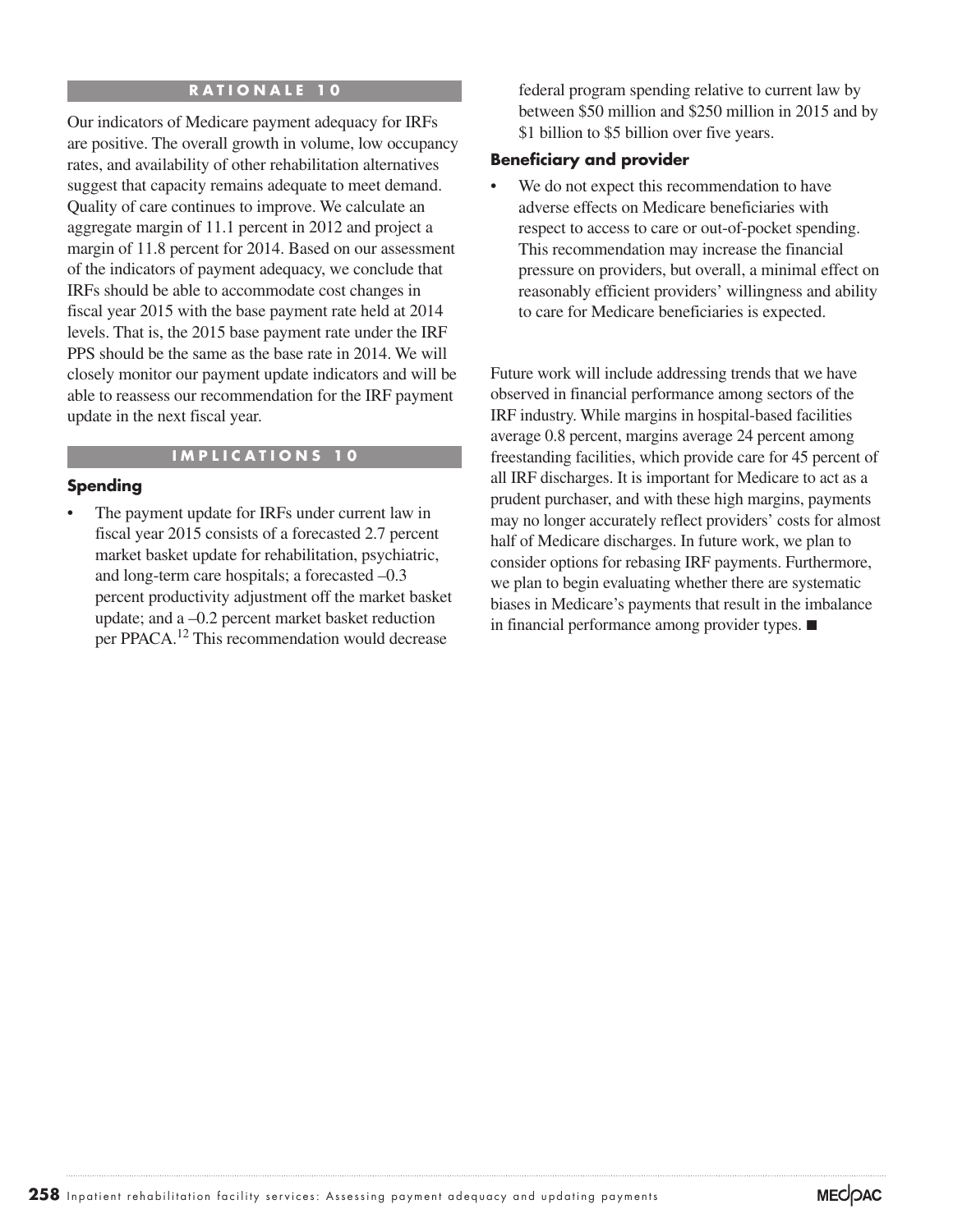#### **Endnotes**

- 1 IRF patient demographics are similar to the distribution in the general Medicare population, although the proportion of Hispanic patients treated at IRFs is somewhat lower than in the general Medicare population (4 percent vs. 8 percent) (Medicare Payment Advisory Commission 2013). Data suggest that Hispanic beneficiaries are underrepresented as both IRF and SNF users.
- 2 This rule does not take the place of Medicare's general medical necessity requirements.
- 3 The 13 conditions are stroke; spinal cord injury; congenital deformity; amputation; major multiple trauma; hip fracture; brain injury; neurological disorders (e.g., multiple sclerosis, Parkinson's disease); burns; three arthritis conditions for which appropriate, aggressive, and sustained outpatient therapy has failed; hip or knee replacement when bilateral body mass index  $\geq 50$ ; and age 85 or older.
- 4 CMS's major revisions to the compliance threshold policy in 2004 were (1) increasing the number of conditions that count toward the threshold from 10 to 13 (by redefining the arthritis conditions that counted) and (2) revising the qualifying condition of major joint replacement—a condition that was commonly treated in IRFs—such that only a specific subset of patients with that condition would count toward the compliance threshold.
- 5 FFS expenditures also fell when CMS reduced IRF payments by 1.9 percent in 2006 and by 2.6 percent in 2007 to adjust for changes in IRF coding practices that CMS analyses determined did not reflect real changes in IRF patients' acuity.
- 6 The total number of IRF beds has generally followed trends in number of facilities.
- 7 The decline in 2010 may have been due in part to the clarifications in the coverage criteria that went into effect that year (see p. 245).
- 8 The proprietary data come from eRehabData®, which has data on a subset of IRFs that subscribe to its inpatient rehabilitation outcomes system. eRehabData® has developed a protocol to assess whether a case satisfies the compliance threshold.
- 9 Source: MedPAC analysis of the Inpatient Rehabilitation Facility–Patient Assessment Instrument.
- 10 Scores for each of the 18 FIM items range from 1 (*complete dependence*) to 7 (*independence*). The scores on the 18 measures are summed to calculate a total score.
- 11 All-payer margins for hospital-based facilities reflect a margin for the entire hospital rather than for the IRF unit alone. Therefore, we only present all-payer margins for freestanding facilities.
- 12 The market basket forecast and productivity adjustment were made in the third quarter of 2013. CMS will use the most recent forecast available when setting updates, which may differ from the number we report here.